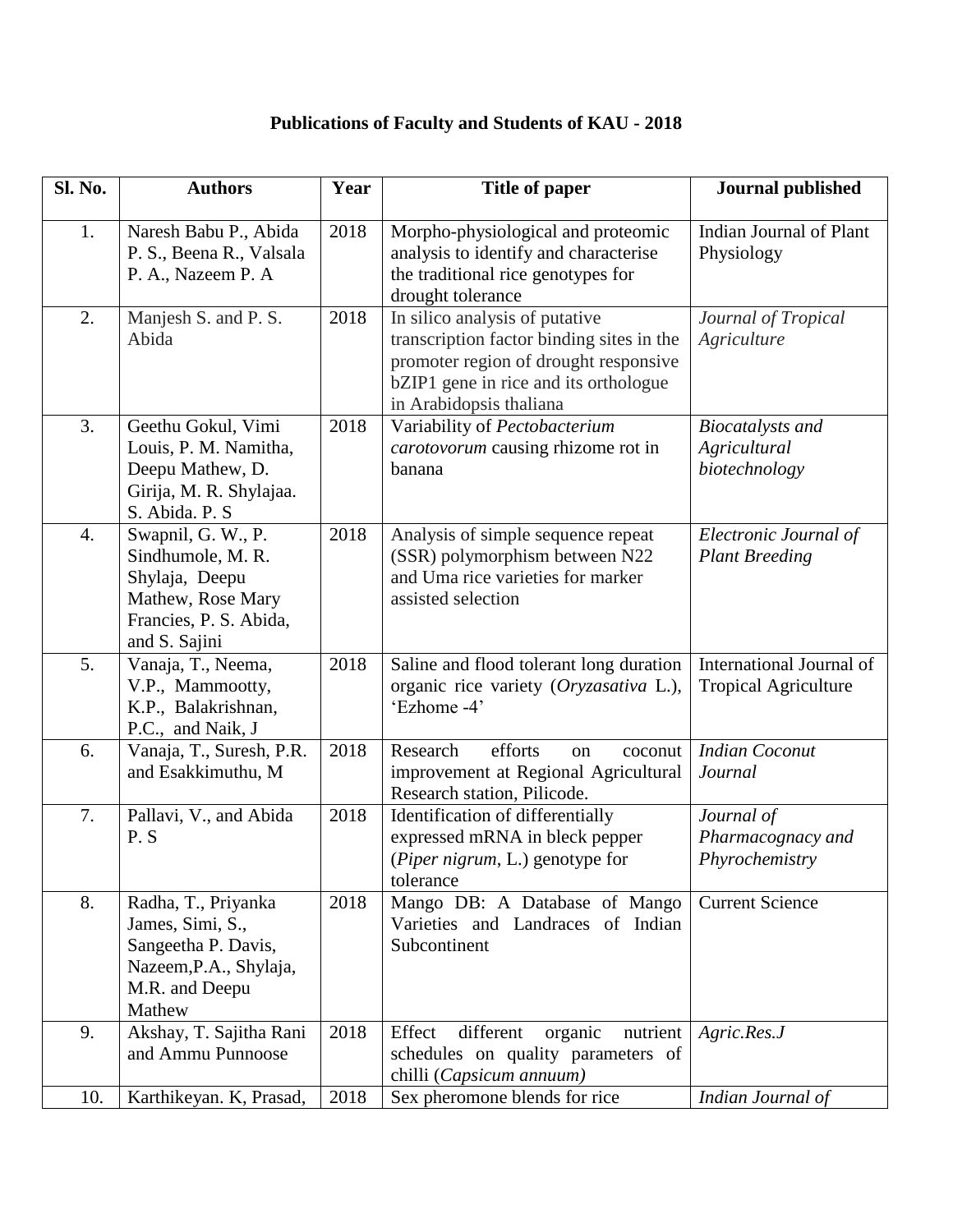|     | A. R., Jyothi, K. N.,     |      | caseworm, Paraponyx stagnalis Zeller        | Entomology                |
|-----|---------------------------|------|---------------------------------------------|---------------------------|
|     | Prasuna, A. L and         |      |                                             |                           |
|     | Narayanankutty, M. C      |      |                                             |                           |
| 11. | Karthikeyan. K            | 2018 | Efficacy of new insecticides against        | Journal of Rice           |
|     |                           |      | major pests of rice                         | research                  |
| 12. | Mini, V. and Mathew U     | 2018 | Spatial variabililty of soil fertility in a | An Asian Journal of       |
|     |                           |      | coconut based agro ecological unit in       | soil Science              |
|     |                           |      |                                             |                           |
|     |                           |      | the sandy plains of Kerala, India           |                           |
| 13. | Niranjan, H.P, G Suja     | 2018 | Evalulation of the efficacy of new          | Int. J Curr. Microbiol.   |
|     | and Shobha, V B.          |      | generation granular insecticides            | App. Sci                  |
|     |                           |      | against Rice Yellow stem borer,             |                           |
|     |                           |      | Scirphophaga incertulus (walker) in         |                           |
|     |                           |      | Thiruvananthapuram District, Kerala,        |                           |
|     |                           |      | India                                       |                           |
| 14. | Thomas, C. G. and         | 2018 | Utilization of water hyacinth as mulch      | Journal of Tropical       |
|     | Indulekha, V.P            |      | in turmeric                                 | Agriculture               |
| 15. | Aparna K.K, Menon,        | 2018 |                                             | Indian J. Weed Sci.       |
|     |                           |      | Diversity of Echinochloa spp. In            |                           |
|     | M.V, Joseph, J. and       |      | Palakkad rice tracts of Kerala              |                           |
|     | Prameela, P.              |      |                                             |                           |
| 16. | Devaraj, A.G, Prameela,   | 2018 | Compatibility of herbicides and             | J. Trop. Agric            |
|     | K.P, Menon, M.V. and      |      | insecticides for tank mix application in    |                           |
|     | Bridgit, T.K.             |      | wet seeded rice                             |                           |
| 17. | Sreepriya, S. and Girija, | 2018 | Seed priming for improving the weed         | J. Crop Weed              |
|     | T                         |      | competitiveness in sesame                   |                           |
| 18. | Sreethu, M. J., Sindhu,   | 2018 | Performance of Kiriyath                     | J. Trop. Agric            |
|     | P. V., Menon, M. V.       |      | (Andrographis paniculata (Burm.f.)          |                           |
|     | and Thomas, C. G          |      | Wall. ex. Nees.) under different shade      |                           |
|     |                           |      | levels, dates of planting and mulching      |                           |
|     |                           | 2018 |                                             | Elec. J. Plant Breed      |
| 19. | Antony, R., Joseph, J.,   |      | In vitro mutagenesis creates distinct       |                           |
|     | Bastian, D. and Menon,    |      | morphological variants in cassava           |                           |
|     | M.V                       |      | (Manihot esculenta Crantz): a               |                           |
|     |                           |      | characterization study                      |                           |
| 20. | Vithya, R.S., Gopal,      | 2018 | Abiotic stress tolerant Trichoderma         | J. Plant. Crops           |
|     | K.S., Sujatha, V.S.,      |      | harzianum strain for growth                 |                           |
|     | Devi, K.M.D. and          |      | promotion and foot rot management in        |                           |
|     | Girija, D                 |      | black pepper                                |                           |
| 21. | Anusree, S.S.,            | 2018 | Evaluation of Quisqualis indica and         | Indian J. Entomol         |
|     | Nisha, M.S and            |      | Samadera indica as botanical                |                           |
|     |                           |      |                                             |                           |
|     | Sheela, M.S               |      | pesticides against Spodoptera litura in     |                           |
|     |                           |      | Polyhouse                                   |                           |
| 22. | Geethumol Thankappan      | 2018 | Effect of sources of coconut water and      | Tropical<br>Journal<br>of |
|     | and P.Anitha              |      | acidulants on physico-chemical              | Agriculture 56(2):206 -   |
|     |                           |      | properties of nata-de-coco                  | 209,                      |
| 23. | Mathew,<br>Gracy          | 2018 | Standardisation of seedling production      | Indian Journal of         |
|     | Abhimanue T.R., Ancy      |      | in Thaathiri (Woodfordia fruticosa)         | Scientific Research. 19   |
|     | Joseph                    |      | $(L.)$ Kurz                                 | $(1): 23-27$              |
|     |                           |      |                                             |                           |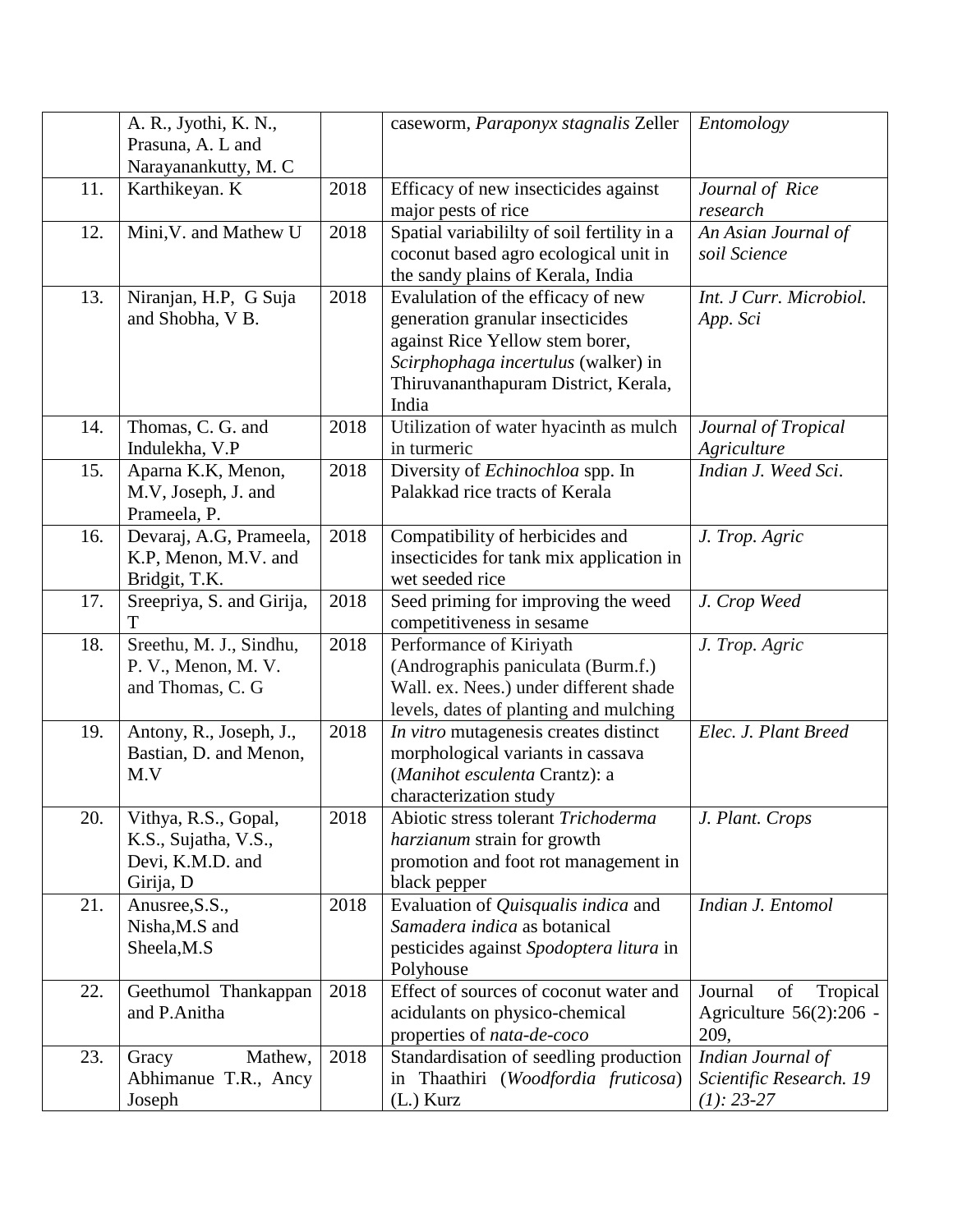| 24. | Gracy Mathew & Ancy<br>Joseph.                                                                                                                       | 2018 | A promising vetiver accession for<br>coastal sandy tract of Kerala                                                                                              | Indian<br>Journal<br>of<br>Arecanut, Spices<br>and<br>Medicinal<br>plants.<br>20<br>$(1): 10-13$ |
|-----|------------------------------------------------------------------------------------------------------------------------------------------------------|------|-----------------------------------------------------------------------------------------------------------------------------------------------------------------|--------------------------------------------------------------------------------------------------|
| 25. | Gracy Mathew and<br>Ancy Joseph                                                                                                                      | 2018 | $\overline{A}$ promising vetiver accession for<br>coastal sandy tract of Kerala                                                                                 | Indian Journal of<br>Arecanut, Spices and<br><b>Medicinal plants</b>                             |
| 26. | C.Umesh, U. Sreelatha,<br>P.SainamoleKurian and<br>C.Naraynankutty                                                                                   | 2018 | Evaluation of African<br>marigold<br>(Targeteserecta L.) genotypes for yield<br>resistance<br>bacterial<br>and<br>to<br>wilt<br>pathogen, Ralstoniasolanacearum | Journal of Tropical<br>Agriculture                                                               |
| 27. | Rini, C.R., Ramya, J.,<br>Jayakumar,<br>G.<br>and<br>Shajan V.R                                                                                      | 2018 | Low Cost Carrier Material for Mass<br>Production of Trichoderma Inoculants                                                                                      | J. of Trop. Agric                                                                                |
| 28. | Vijayakumar<br><b>B.</b><br>Narayanapur, B. Suma<br>and J. S. Minimol.                                                                               | 2018 | Self-incompatibility: a pollination<br>control mechanism in plants                                                                                              | Int. J. Plant Sci                                                                                |
| 29. | Minimol, J. S., Suma,<br>B., Chithira, P. G.,<br>Shahanas, E. and Juby<br>Baby.                                                                      | 2018 | Genetic<br>analysis for yield<br>and<br>contributing characters of new cocoa<br>hybrids                                                                         | Res. J. Agric. Sci                                                                               |
| 30. | T.,<br>Pradeepkumar,<br>Minimol, J. S., Deepu<br>Mathew., Veni,<br>K.,<br>$C_{\cdot}$<br>Varun<br>Roch,<br>Chithira, P. G.<br>and<br>Rajeshwary Unni | 2018 | Development of CSMS system in<br>ridge gourd (Luffa acutangula Roxb.<br>L.) for production of $F_1$ hybrids.                                                    | Euphytica                                                                                        |
| 31. | Bini Sam, Hameeda<br>Bindu Vahab and S.<br>Regeena                                                                                                   | 2018 | Assessment of ergonomic parameters<br>of coconut climbing devices for<br>women                                                                                  | <b>Current Science</b>                                                                           |
| 32. | Minimol, J. S., Suma,<br>B., Juby Baby. and<br>Simya, V. S.                                                                                          | 2018 | Drought mitigation in cocoa                                                                                                                                     | Cashew and Cocoa J                                                                               |
| 33. | Minimol, J. S., Suma,<br>B., Jayasree, P. A.,<br>Chithira, P. G., Sunil,<br>R., Deepu, M.,<br>and<br>Midhuna, M. R.                                  | 2018 | Phenotyping of vascular<br>streak<br>dieback disease (VSD) resistant gene<br>in auspicious genotype by employing<br>molecular marker systems                    | Int. J. Microbiol. Res                                                                           |
| 34. | R. S. Maheswari., B.<br>K.<br>T<br>and<br>Suma<br>Presannakumari                                                                                     | 2018 | biochemical<br>Morphological<br>and<br>characterization of long pepper (Piper<br>longum L.) genotypes from Western<br>Ghats regions of Kerala                   | India. J. Trop. Agric                                                                            |
| 35. | Sobhana, A.                                                                                                                                          | 2018 | Technologies<br>Innovative<br>for<br>processing<br>of cashew<br>apple<br>on<br>commercial scale                                                                 | The Cashew and Cocoa<br>Journal                                                                  |
| 36. | Raju Parshuram Naik                                                                                                                                  | 2018 | Agripreneurs of KAU Technology: An                                                                                                                              | Contemporary                                                                                     |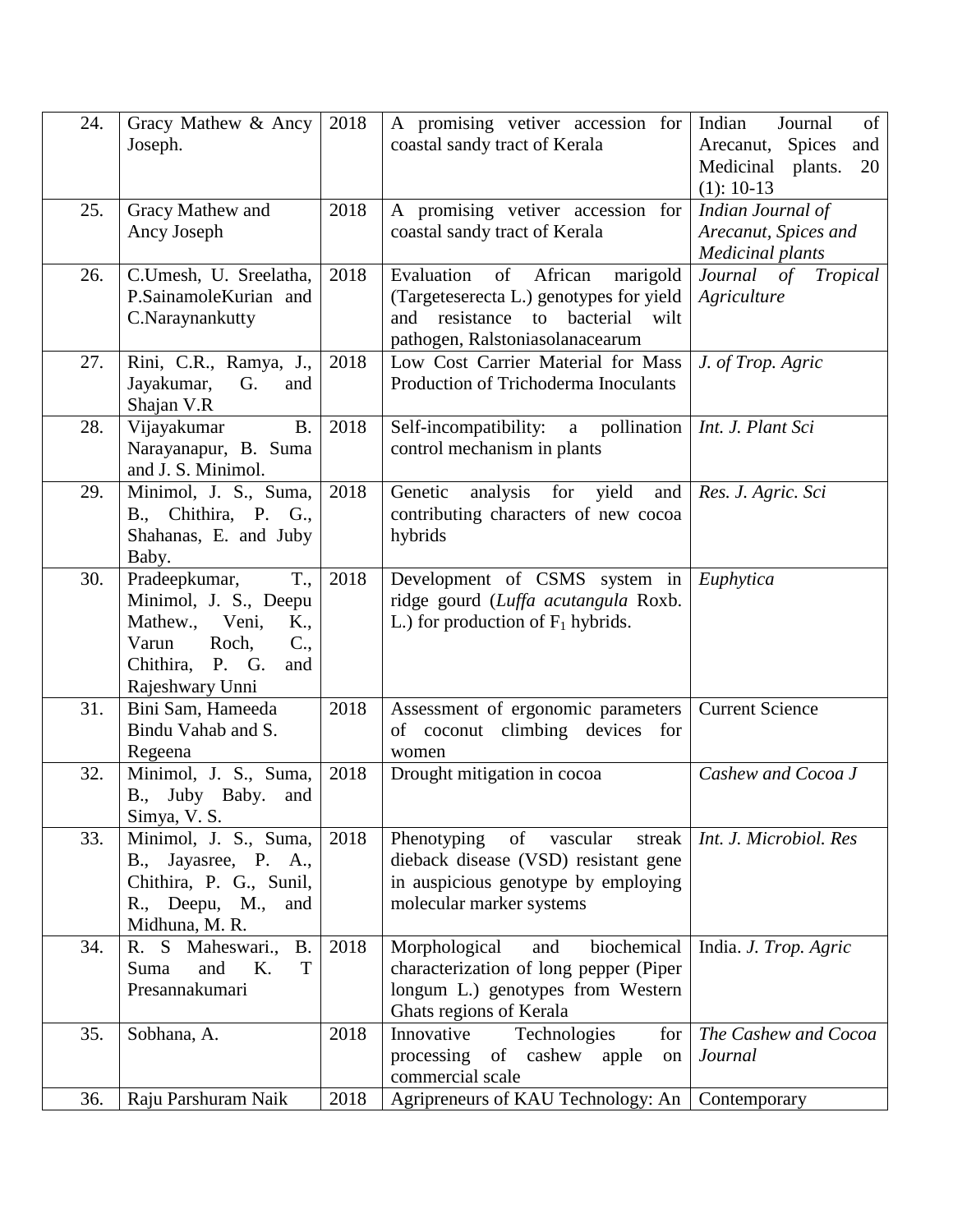|     | and S.Helen.                                                                               |      | Analytical Study on Entrepreneurial<br>Behaviour                                                                                                                | Research in India                                              |
|-----|--------------------------------------------------------------------------------------------|------|-----------------------------------------------------------------------------------------------------------------------------------------------------------------|----------------------------------------------------------------|
| 37. | Raju Parshuram Naik<br>and S.Helen.                                                        | 2018 | Constraints Faced by Agripreneurs in<br>Adopting KAU Technology                                                                                                 | Journal of Extension<br>Education                              |
| 38. | Raju Parshuram Naik<br>and S.Helen.                                                        | 2018 | Socio – economic factors affecting<br>entrepreneurial behaviour of<br>agripreneurs of KAU technologhy                                                           | <b>Agriculture Update</b>                                      |
| 39. | Sheeja K Raj and<br>Elizabeth K Syriac                                                     | 2018 | Bioassay for the detection of<br>$penoxsulam + cyhalofop butyl residue$<br>in soil                                                                              | Journal of Crop and<br>Weed-14 (1): 188-194                    |
| 40. | Sheeja K Raj and<br>Elizabeth K Syriac                                                     | 2018 | Herbicide mixtures effect on weed<br>seed bank in direct seeded rice                                                                                            | Indian Journal of Weed<br>Science-50 (1):64-68                 |
| 41. | Arya S.R., Elizabeth K<br>Syriac and Sheeja K Raj                                          | 2018 | Bioassay for detecting flucetosulfuron<br>residue in wet land rice soils                                                                                        | Journal of Crop and<br>Weed-14 (1): 212-219                    |
| 42. | Dally George,<br>Girijadevi.L and<br>Sheeja K Raj                                          | 2018 | Magnesium fertilization for yield<br>enhancement in directed seeded rice                                                                                        | Journal of Crop and<br>Weed-14 (2): 195-198                    |
| 43. | Suman.B.M,<br>Sheeja K Raj and<br>Prathapan.K                                              | 2018 | Effect of nutrient levels and schedule<br>of nutrient application on the grain<br>quality of upland rice intercropped in<br>coconut                             | Journal of Applied and<br>Natural Science-10 (3):<br>910-914   |
| 44. | Suman.B.M,<br>Sheeja K Raj,<br>Prathapan.K, Elizabeth<br>K Syriac and<br>Radhakrishnan.N.V | 2018 | Effect of nutrient levels and nutrient<br>schedules on physiological parameters<br>and grain yield of upland rice<br>intercropped in coconut garden             | Journal of Applied and<br>Natural Science-10 (3):<br>964-970   |
| 45. | Suman.B.M and<br>Sheeja K Raj                                                              | 2018 | A review on Zinc and Boron nutrition<br>in rice                                                                                                                 | Journal of Applied and<br>Natural Science-10 (4):<br>1180-1186 |
| 46. | Dally George,<br>Girijadevi.L and<br>Sheeja K Raj                                          | 2018 | Response of direct seeded rice to<br>magnesium sulphate fertilization                                                                                           | Trends in biosciences-<br>11 (30): 3606-3611                   |
| 47. | Sathyan T, Aswathy K<br>Mohanan, Dhanya M K,<br>Aswathy T S, Preethy T<br>T and Murugan M  | 2018 | Impact of pink pigmented facultative<br>methylotrophic bacteria and synthetic<br>materials on small cardamom<br>(Elettaria cardamomum Maton.)<br>under drought  | The pharma innovation                                          |
| 48. | Aswathy T. S, Dhanya<br>M K, Johny J, Sathyan<br>T, Preethy T T,<br>Murugan M              | 2018 | Effect of biofertilizers and organic<br>supplements on the growth of black<br>pepper rooted cuttings (Piper nigrum<br>L.                                        | Int. J. Chem. Stud.,                                           |
| 49. | Preethy T T, Aswathy T<br>S, Sathyan T, Dhanya M<br>K, Murugan M                           | 2018 | Performance, diversity analysis and<br>character association of black pepper<br>(Piper nigrum L.) accessions in the<br>high altitude of Idukki district, Kerala | Journal of Spices and<br><b>Aromatic Crops</b>                 |
| 50. | Dhanya M K, Murugan                                                                        | 2018 | Management<br>of Fusarium rot in                                                                                                                                | Indian Journal of Plant                                        |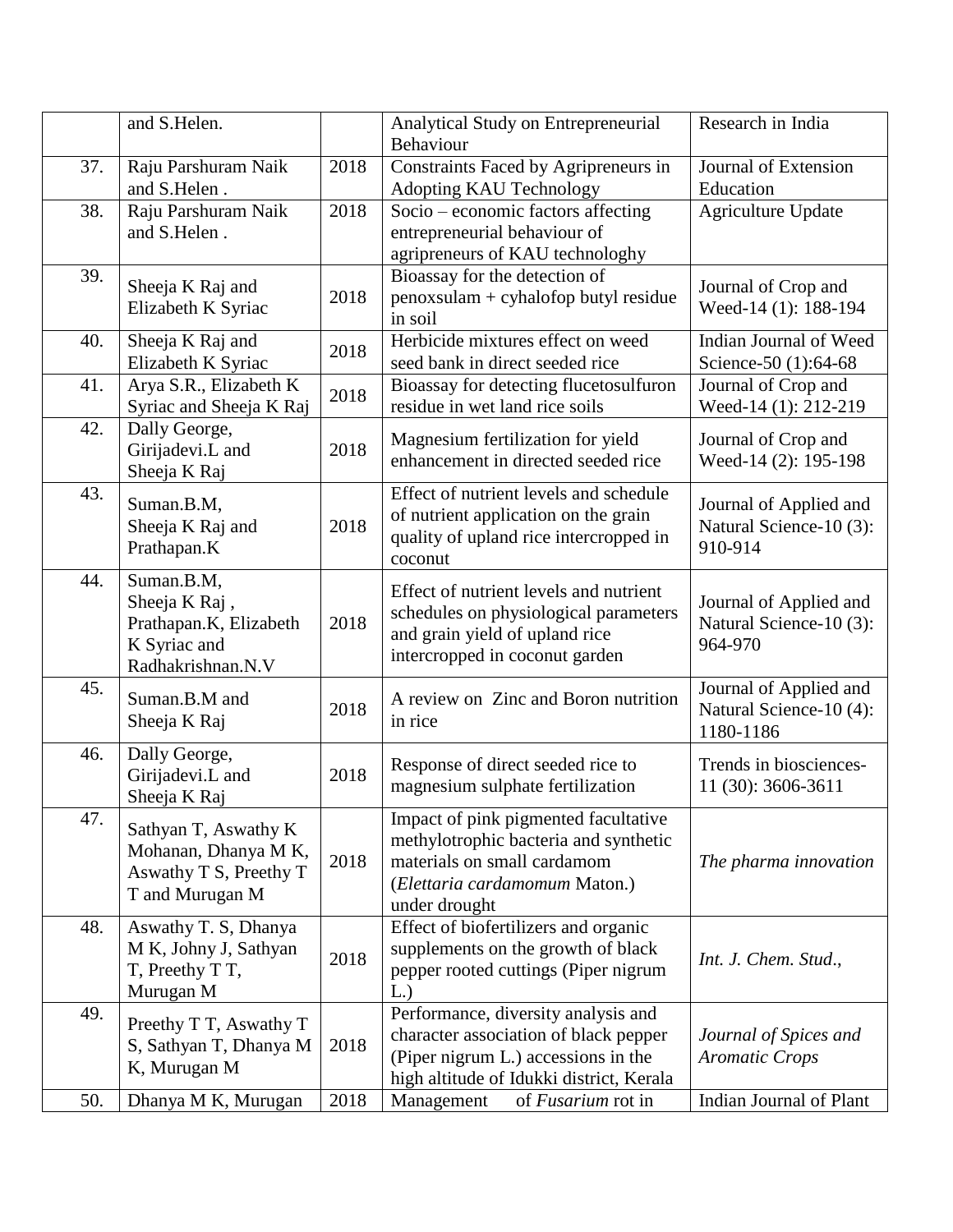|     | M, Deepthy K B,                                                                                                                         |      | small cardamom                                                                                                                                                 | Protection                                                                            |
|-----|-----------------------------------------------------------------------------------------------------------------------------------------|------|----------------------------------------------------------------------------------------------------------------------------------------------------------------|---------------------------------------------------------------------------------------|
|     | Aswathy T S, Sathyan T                                                                                                                  |      |                                                                                                                                                                |                                                                                       |
| 51. | Vishnu B.R., Kumar,<br>V., Joseph, B., Rani, B.,<br>John, J. and Meera,<br>M.                                                           | 2018 | Nutrient release pattern under long<br>term permanent fertilizer application<br>system in rice.                                                                | International Journal of<br><b>Agricultural Sciences</b><br>10 (10): 6147-6149        |
| 52. | Bashma, E. K., Sudha,<br>B., Sajitharani, T., and<br>Radhakrishnan, N. V.                                                               | 2019 | Growth, nutrient uptake, yield and<br>quality parameters of Nendran banana<br>(Musa sp.) as influenced by combined<br>application of soil and foliar nutrition | Accepted for<br>publication in Journal<br>of Tropical Agriculture,<br><b>KAU</b>      |
| 53. | John, J. and Shirmila,<br>G.J.                                                                                                          | 2019 | Allelopathic effect of fresh leaf<br>loppings of multipurpose trees                                                                                            | <b>Indian Forester</b>                                                                |
| 54. | R. Pandiselvam, M.R.<br>Manikantan, Anjineyulu<br>Kothakota, G.K. Rajesh,<br>Shameena Beegum,<br>S.V. Ramesh, V. Niral<br>& K.B. Hebbar | 2018 | Engineering properties of five<br>varieties of coconuts (Cocos nucifera<br>L.) for efficient husk separation                                                   | Journal of Natural<br>Fibers                                                          |
| 55. | Nukasani Sagarika,<br>M.V.Prince, Anjineyulu<br>Kothakota, R.<br>Pandiselvam, R.Sreeja<br>& Santhi Mary Mathew                          | 2018 | Characterisation and optimization of<br>microwave assisted process for<br>extraction of Nutmeg mace essential<br>oil                                           | Journal of Essential Oil<br><b>Bearing Plants</b>                                     |
| 56. | K. Venkata Sai and<br>Asha Joseph                                                                                                       | 2018 | Trend Analysis of Rainfall of Pattambi<br>Region, Kerala, India                                                                                                | International Journal of<br><b>Current Microbiology</b><br>and Applied Sciences       |
| 57. | B.J. Chethan and B.<br>Vishnu                                                                                                           | 2018 | Determination of the Geomorphologic<br>Parameters of the Thuthapuzha River<br>Basin in Central Kerala, India, Using<br>GIS and Remote Sensing                  | International Journal of<br><b>Current Microbiology</b><br>and Applied Sciences       |
| 58. | <b>Uday Bhanu Prakash</b><br>and D. Sasikala                                                                                            | 2018 | <b>Regional Groundwater Resource</b><br>Modelling Using Modflow in West<br>Godavari District                                                                   | International Journal of<br><b>Current Microbiology</b><br>and Applied Sciences       |
| 59. | V. Tejaswini and K.K.<br>Sathian                                                                                                        | 2018 | Calibration and Validation of Swat<br>Model for Kunthipuzha Basin Using<br>SUFI-2 Algorithm                                                                    | International Journal of<br><b>Current Micro Biology</b><br>and Applied Sciences      |
| 60. | V. Tejaswini and K. K.<br>Sathian                                                                                                       | 2018 | Assessment of hydrological processes<br>in a small watershed using SWAT                                                                                        | International Journal of<br>Agricultural<br>Engineering                               |
| 61. | Josephina Paul.                                                                                                                         | 2018 | <b>Change Detection of Remote Sensing</b><br>Images using Levy Flight PSO                                                                                      | International Journal of<br>Advanced Research in<br><b>Computer Science</b>           |
| 62. | Josephina Paul.                                                                                                                         | 2018 | Change Detection using Undecimated<br>Wavelet Transform Fusion and<br>Genetic Algorithm                                                                        | International Journal of<br><b>Emerging Technology</b><br>and Advanced<br>Engineering |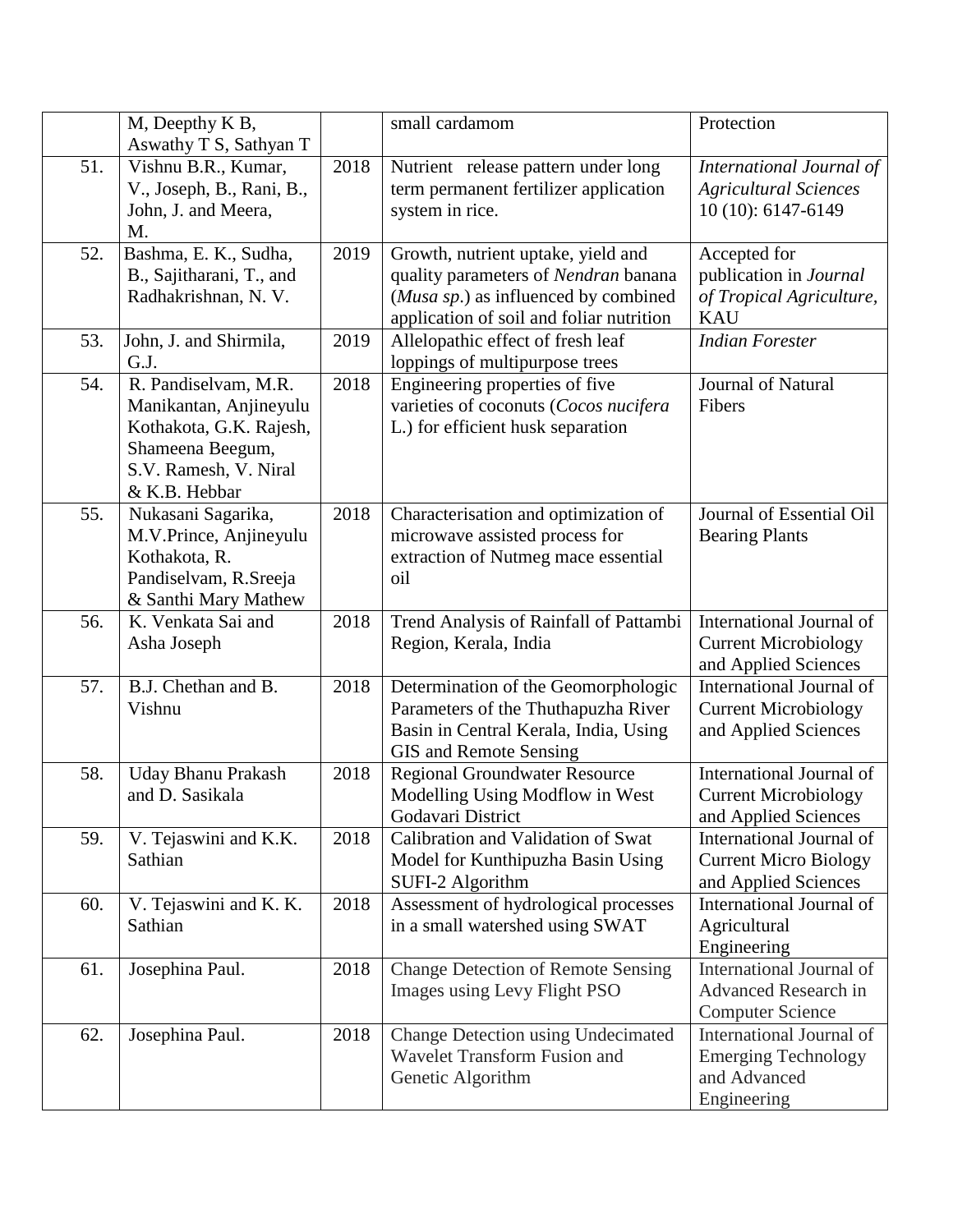| 63. | Jinu A. and Abdul        | 2018 | Performance of a low cost automation            | International Journal of            |
|-----|--------------------------|------|-------------------------------------------------|-------------------------------------|
|     | Hakkim V.M               |      | system for greenhouse cooling                   | <b>Current Research</b>             |
| 64. | Rani R. Unnithan, N.     | 2018 | Physiological studies of                        | International journal of            |
|     | Thammaiah, M. S.         |      | colletotrichum musae the causal agent           | plant protection                    |
|     | Kulkarni and p. M.       |      | of anthracnose disease of banana                |                                     |
|     | Gangadharappa            |      |                                                 |                                     |
| 65. | Suma Nair and            | 2018 | <b>How Mechanical Bund Formation</b>            | Int.J.Curr.Microbiol.Ap             |
|     | Ramachandran, V.R        |      | Affects the Shear Strength of Bunds: A          | p.Sci                               |
|     |                          |      | Study in Paddy Wetlands.                        |                                     |
|     |                          |      |                                                 |                                     |
| 66. | Suma Nair and            | 2018 | of<br>$\mathbf{A}$<br>Comparison<br>Engineering | Int. J. Eng. Sc. Comp               |
|     | Ramachandran, V.R.       |      | Properties<br>of<br>Soils<br>in                 |                                     |
|     |                          |      | Two Kolepadavus of<br>the Kole Lands            |                                     |
|     |                          |      | of Kerala.                                      |                                     |
| 67. | Beena, C.,               | 2018 | evaluation<br>Quality<br>of important           | International Journal of            |
|     | Kanakamany, M.T. and     |      | ayurvedic raw drug Brahmi (Bacopa               | Tropical Agriculture-               |
|     | Sindhu, P.V              |      | monnieri)                                       | 36(3): 649-652.                     |
| 68. | C.Beena                  | 2018 | Phenol content and total in vitro               | International journal of            |
|     |                          |      | antioxidant capacity of the roots of            | tropical agriculture-               |
|     |                          |      | different Plumbago species found in             | 36(3).2018.653-655.                 |
|     |                          |      | Kerala                                          |                                     |
| 69. | A.Suma,                  | 2018 | Crucialin<br>preference:<br>Consumer            | Ind.J.Plant Genetic                 |
|     | RM.Franceis, VV.Radha    |      | determining the grain type richness in          | Resources-31(2), 178-               |
|     | krishnan, C Beena and    |      | rice varieties grown across Kerala              | 184(2018).                          |
|     | IS Bisht                 |      |                                                 |                                     |
| 70. | Gayathri, P. and         | 2018 | Influence of storage environment and            | Open access journal of              |
|     | Kanakamany, M.T.         |      | packing materials on seed germination           | medicinal and aromatic              |
|     |                          |      | viability<br>of<br>and<br>Desmodium             | plants-vol 9(1): .23-33             |
|     |                          |      | gangeticum (L.) DC.                             |                                     |
| 71. | Sindhu, P.V.,            | 2018 | Herbage yield and quality of Neel as            | Open access journal of              |
|     | Kanakamany, M.T. and     |      | influenced by shade level and planting          | medicinal and aromatic              |
|     | Beena, C.                |      | dates                                           | plants-vol 9(1):12-17.              |
| 72. | C.Beena                  | 2018 | Evaluation of Important Ayurvedic               | Open access journal of              |
|     | ,M.T.Kanakamany and      |      | Raw Drug Brahmi (Bacopa monnieri)               | medicinal and aromatic              |
|     | P.V.Sindhu               |      |                                                 | plants-Vol.9(1):18-                 |
| 73. | Sindhu, PV,              | 2018 | Herbage yield and quality of Neel as            | 22(2018).<br>Open access journal of |
|     | Kanakamany MT and        |      | influenced by shade level and planting          | medicinal and aromatic              |
|     | Beena C                  |      | dates                                           | <i>plants-vol</i> 9(1):12-          |
|     |                          |      |                                                 | 17(2018).                           |
| 74. | Binseena, S. R., Anitha, | 2018 | of<br>rice<br>Management<br>weevil,             | Entomon                             |
|     | N., Paul, A., Amritha,   |      | Sitophilusoryzaeusing<br>essential              |                                     |
|     | V. S. and Anith, K. N.   |      | volatile oils                                   |                                     |
| 75. | Divya K. K., Amritha     | 2018 | <b>Biochemical</b><br>antioxidant<br>and        | Indian Journal of                   |
|     | V. S., Aparna B. and     |      | of<br>properties<br>honey<br>from               | Entomology                          |
|     | Devanesan S              |      | Tetragonulairidipennis<br>(Smith)<br>of         |                                     |
|     |                          |      |                                                 |                                     |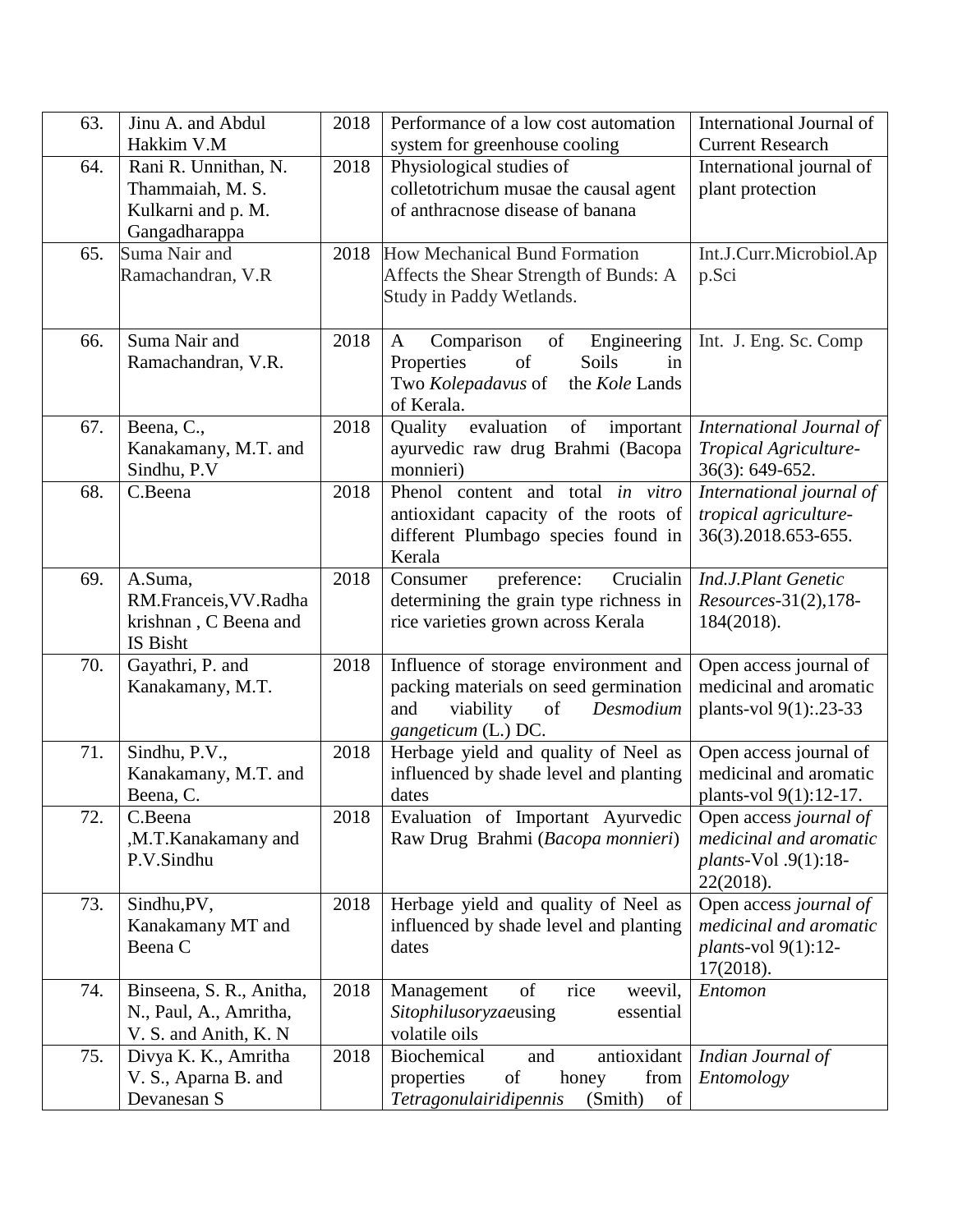|     |                                                                                      |      | Southern Kerala                                                                                                                                           |                                          |
|-----|--------------------------------------------------------------------------------------|------|-----------------------------------------------------------------------------------------------------------------------------------------------------------|------------------------------------------|
| 76. | Divya K. K., Amritha<br>V. S., and Devanesan<br>S                                    | 2018 | Morphometrics of Stingless bee in<br>Southern Kerala                                                                                                      | Indian Journal of<br>Entomology          |
| 77. | Anusree, S.S.,<br>Nisha, M.S and<br>Sheela, M.S                                      | 2018 | Evaluation of <i>Quisqualis indica</i> and<br><b>Samadera</b><br>indica<br>botanical<br>as<br>pesticides against Spodoptera litura in<br>Polyhouse        | Indian J. Entomol                        |
| 78. | Anjali K., Ameena M.<br>and Nimmy Jose.                                              | 2018 | characterization<br>Morphological<br>of<br>weedy rice morphotypes of Kerala                                                                               | Indian Journal of Weed<br>Science        |
| 79. | Jose, N., Abraham, C.T.,<br>Mathew, R. and<br>Leenakumari S                          | 2018 | Novel weed wiper for the management<br>of weedy rice                                                                                                      | Indian Journal of Weed<br><b>Science</b> |
| 80. | Isaac, S. R                                                                          | 2018 | Nutrient management in<br>elephant<br>(Amorphophallus<br>foot<br>yam<br>paeniifolius Dennst. Nicolson) with<br>vermicomposted leaf litter                 | J.Res. ANGRAU                            |
| 81. | Anjaly V. and Sheeba<br>Rebecca Isaac                                                | 2018 | Nodulation and nutrient uptake in<br>grain cowpea (Vigna unguiculata L.<br>Walp) under varying levels of<br>Phosphorus, Potassium and Zinc.               | Int. J. Agric. Sci                       |
| 82. | Issac, S. R.,<br>Pushpakumari. R and<br>Varghese Janova                              | 2018 | diversity,<br>leaf<br>litter<br>Structural<br>recycling and allelopathic influences<br>of leaf litter in an agroforestry<br>homefarden of southern Kerala | Int. J. Farm Sci.                        |
| 83. | Renjan, B. and George,<br>S.                                                         | 2018 | Effect of tillage, water regimes and<br>weed management methods on weeds<br>and transplanted rice                                                         | Indian J. Weed Sci                       |
| 84. | Anjali, K., Ameena, M.,<br>and Jose, N.                                              | 2018 | Morphological characterization<br>of<br>weedy rice morphotypes of Kerala                                                                                  | Indian J. Weed Sci                       |
| 85. | Arya, S.R., Syriac, E.<br>K., and Raj, S. K.                                         | 2018 | Bioassay for detecting flucetosulfuron<br>residue in wetland rice soils                                                                                   | J. Crop and Weed                         |
| 86. | Raj, S. K. and Syriac, E.<br>Κ.                                                      | 2018 | Herbicide mixtures effect on weed<br>seed bank in direct-seeded rice                                                                                      | Indian J. Weed Sci                       |
| 87. | Renjan, B. and George,<br>S                                                          | 2018 | Management of blood grass (Isachne<br>miliacea Roth ex Roemet Schult) in<br>wetland rice                                                                  | J. Trop. Agric                           |
| 88. | Suman, B.M., Raj, S.K.,<br>Prathapan, K.,<br>Syriac, E.K., and<br>Radhakrishnan, N.V | 2018 | Effect of nutrient levels and nutrient<br>schedule on physiological parameters<br>and grain yield of upland rice<br>intercropped in coconut garden        | J. Appl. Nat. Sci.                       |
| 89. | Renjan, B.and<br>Sansamma George                                                     | 2018 | Effect of tillage, water regimes and<br>weed management methods on weeds<br>and transplanted rice                                                         | Indian J. Weed Sci                       |
| 90. | Anusree, S. S., Nisha,<br>M. S., and Sheela, M. S.                                   | 2018 | Evaluation of Quisqualis indica and<br>Samadera indica Gaertn as botanical                                                                                | Indian J. Entomol                        |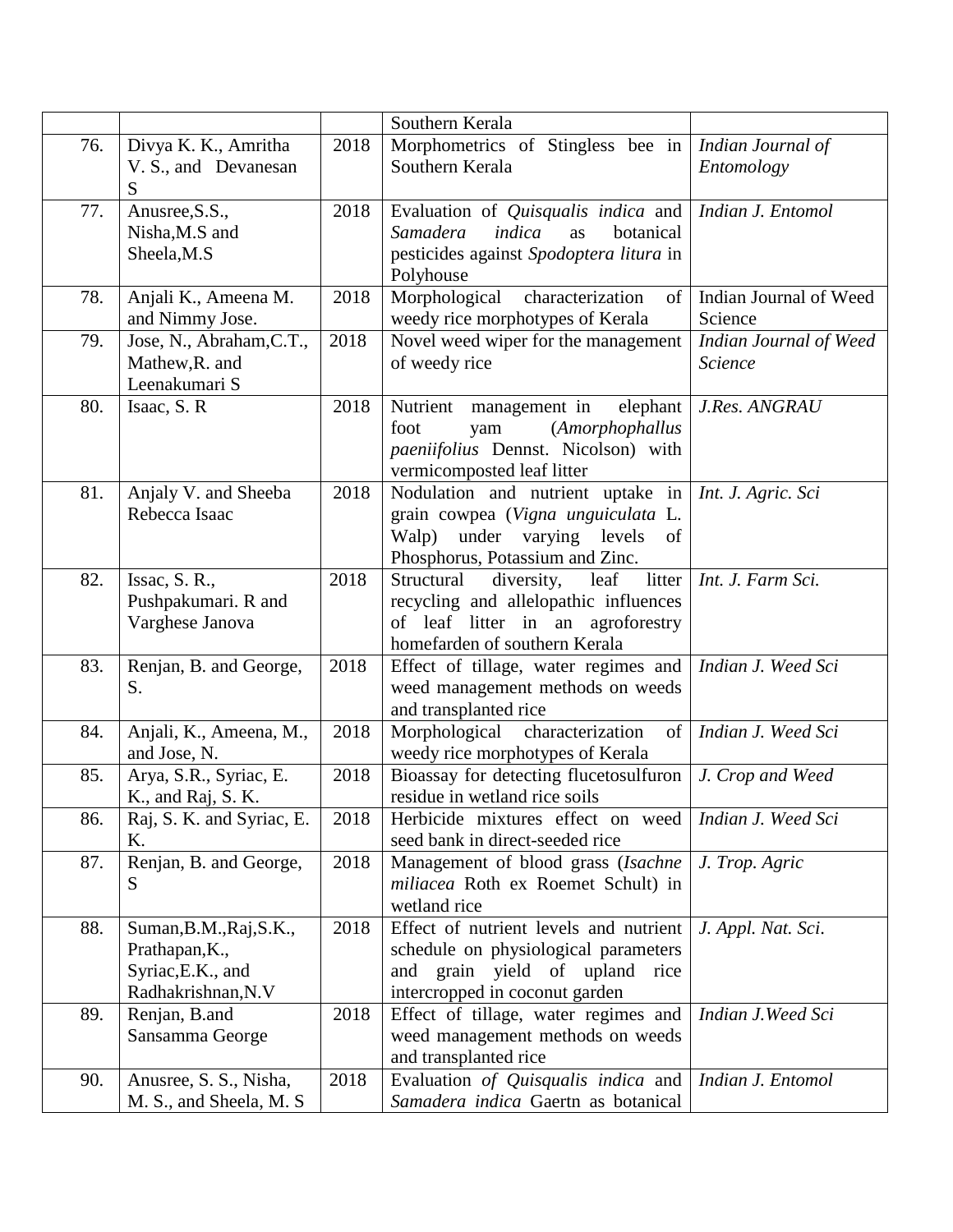|      |                                                                                                     |      | pesticides against Spodoptera litura<br>(F.) in polyhouse                                                                                               |                                                                  |
|------|-----------------------------------------------------------------------------------------------------|------|---------------------------------------------------------------------------------------------------------------------------------------------------------|------------------------------------------------------------------|
| 91.  | Mohan, M. and Anitha,<br>N                                                                          | 2018 | Antixenosis effect of tomato cultivars<br>to American serpentine leaf miner                                                                             | J. Entomol. Zool. Stud                                           |
|      |                                                                                                     |      | Liriomyza trifolii (Burgess).                                                                                                                           |                                                                  |
| 92.  | Mohan, M. and Anitha,<br>N                                                                          | 2018 | Evaluation of tomato cultivars for<br>field tolerance to American serpentine<br>Liriomyza<br>leaf<br>miner,<br>trifolii<br>(Burgess).                   | J. Entomo. Res.                                                  |
| 93.  | Narayana, R., Thomas,<br>S., and Sheela, M. S.                                                      | 2018 | Management of root-knot nematode<br>Meloidogyne incognita infecting black<br>pepper                                                                     | Indian J. Nematol                                                |
| 94.  | Sreelakshmi, P.,<br>Mathew, T. B., Kumar,<br>R. J., and Paul, A                                     | 2018 | Synergist induced susceptibility of<br>tobacco caterpillar, Spodoptera litura<br>(Fabricius) from Kerala, India exposed<br>to conventional insecticides | Phytoparasitica                                                  |
| 95.  | Thamilarasi, N., Paul,<br>A., George, T., Mathew,<br>T. B., Kumar, N, P., and<br>Kumar, V. S        | 2018 | Spinosad and indoxacarb residues in<br>cowpea under polyhouse condition.                                                                                | Pestic. Res. J.                                                  |
| 96.  | Varsha, V. and Anitha,<br>N                                                                         | 2018 | A new report of natural infestation of<br>Fusarium solani on banana rhizome<br>weevil,<br>Cosmopolites<br>sordidus<br>Germer from Kerala                | Pest Manag. Hortic.<br>Ecosyst                                   |
| 97.  | Beevi, S. N., Paul, A.,<br>George., T.,<br>Pratheeshkumar, N.,<br>Xavier, G and Raj.,<br><b>VRS</b> | 2018 | Dissipation of chlorpyriphos<br>and<br>profenophos in cabbage (Brassica<br>oleraceae var. capitata L.).                                                 | Pesticide Research<br>Journal                                    |
| 98.  | Kumar, N. S., Joseph,<br>B., Jaslam, M. P.K.                                                        | 2018 | Growth<br>and<br>instability<br>in<br>area,<br>productivity<br>and<br>production,<br>of<br>Cassava (Manihot esculenta) in Kerala                        | Int. J. Adv. Res. Ideas<br><b>Innovations</b><br>Technology      |
| 99.  | Jaslam, M. P.K, Joseph,<br>B, Lazarus, P. T., and<br>Rakhi, T                                       | 2018 | Determination of optimum crop mix<br>cultivation<br>crop<br>in<br>Kerala<br>for<br>homesteads                                                           | Indian J. Agric.Res                                              |
| 100. | Vishnu, B.R., Kumar,<br>V., Joseph, B., Rani, B.,<br>John, J., and<br>Meeramohan                    | 2018 | Nutrient release pattern under long<br>term permanent fertilizer application<br>system in rice.                                                         | Int.J. Agric. Sci                                                |
| 101. | Megha. S. Karthikeyan<br>and Suma Divakar                                                           | 2018 | Standardization of a banana peel based<br>sauce                                                                                                         | International Journal of<br>Food Science &<br>nutrition          |
| 102. | Aiswarya, L. and<br>Divakar, S.                                                                     | 2018 | Impact of cluster bean consumption on<br>hyperlipidemia and hyperglycemia                                                                               | International Journal of<br>Food Science and<br><b>Nutrition</b> |
| 103. | Karthikeyan, M. S. and                                                                              | 2018 | Standardization of a banana peel based                                                                                                                  | Int. J. FoodSci. Nurt                                            |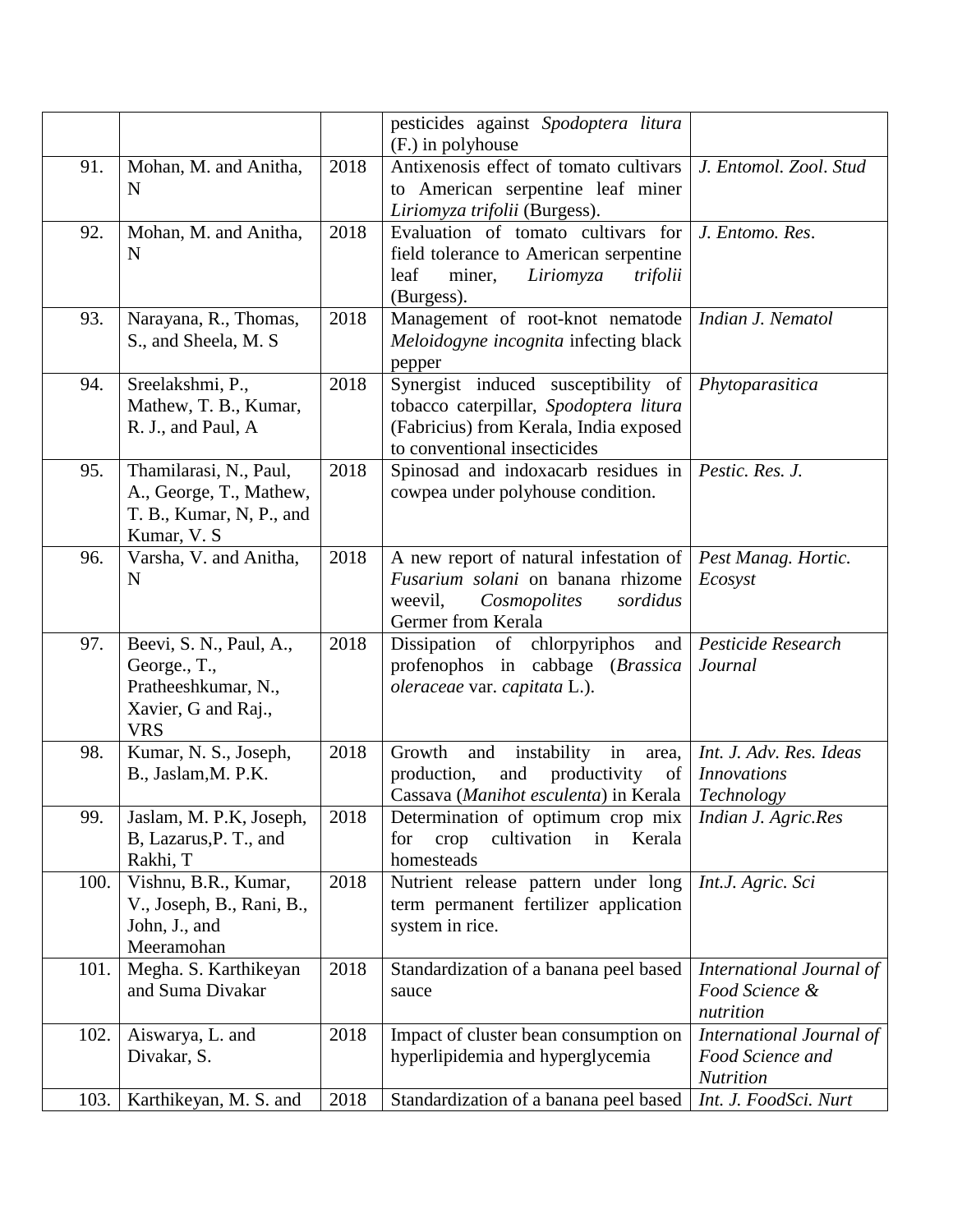|      | Divakar, S                                                                                                                                                                                                                                                    |      | sauce                                                                                                                                                                                                                                          |                                                                          |
|------|---------------------------------------------------------------------------------------------------------------------------------------------------------------------------------------------------------------------------------------------------------------|------|------------------------------------------------------------------------------------------------------------------------------------------------------------------------------------------------------------------------------------------------|--------------------------------------------------------------------------|
| 104. | Karthikeyan, M., and                                                                                                                                                                                                                                          | 2018 | Development of value added products<br>from banana peel                                                                                                                                                                                        | Indian J. Sci. Res                                                       |
| 105. | Divakar, S<br>Anith, K. N., Aswinia,<br>S., Varkey, S.,<br>Radhakrishnan, N. V.,<br>Deepa, S. N.                                                                                                                                                              | 2018 | Root colonization by the endophytic<br>Piriformosporaindica<br>fungus<br>improves growth, yield and piperine<br>content in black pepper (Piper nigurm<br>$L.$ ).                                                                               | Biocatalysis Agric.<br><b>Biotechnol</b>                                 |
| 106. | Jisha, S., Gouri P. R.,<br>Anith, K. N., and Sabu,<br>K. K.                                                                                                                                                                                                   | 2018 | indica<br>Piriformospora<br>cell<br>wall<br>elicitor<br>for<br>the<br>best<br>extract<br>as<br>asiaticoside<br>production<br>(L.)<br>inCentellaasiatica<br>urban<br>evidenced<br>by<br>morphological,<br>physiological and molecular analyses. | Physiol. Mol. Plant<br>Pathol                                            |
| 107. | Jisha, S., Gouri, P.R.,<br>Anith, K. N., and Sabu,<br>K. K.                                                                                                                                                                                                   | 2018 | Stress analysis and cytotoxicity in<br>the<br>biotic<br>elicitor<br>to<br>response<br>Piriformosporaindica and its cell wall<br>extract in Centella asiactica L.                                                                               | Urban Physiol. Mol.<br><b>Plant Pathol</b>                               |
| 108. | Johnson, J. M., Thürich<br>J., Petutschnig, E. K.,<br>Altschmied,<br>L., Meichsner, D.,<br>Sherameti, J., Dindas,<br>J., Mrozinska, A.,<br>Paetz, C., Scholz, S.,<br>Furch, A., Lipka, V.,<br>Hedrich, R., Schneider,<br>B., Svatoš, A., and<br>Oelmüller, R. | 2018 | A $poly(A)$ ribonuclease controls the<br>cellotriose-based interaction between<br>Piriformospora indica and its host.                                                                                                                          | <b>Plant Physiol</b>                                                     |
| 109. | Johnson, J.M., Ludwig,<br>A., Furch, A.C.U.,<br>Mithofer, A., Scholz, S.,<br>Reichelt, M. and<br>Oelmuller, R                                                                                                                                                 | 2018 | The beneficial root-colonizing fungus<br>Mortierella hyaline promotes<br>the<br>aerial growth of Arabidopsis<br>and<br>activates calcium-dependent responses<br>which restrict Alternaria brassicae-<br>induced disease development in roots   | Molecular Plant<br><b>Microbe Interactions</b>                           |
| 110. | Vahabi, K., Reichelt,<br>M., Johnson, J.M., and<br>Oelmüller, R.                                                                                                                                                                                              | 2018 | Alternariabrassicae induces systemic<br>jasmonate responses in Arabidopsis<br>which travel to neighboring plants via<br>Piriformsopora<br>indica<br>hyphal<br>a<br>network and activateabscisic acid<br>responses.                             | Front in Plant Sci                                                       |
| 111. | Rao, G. P., Madhupriya,<br>and Johnson, J.M.                                                                                                                                                                                                                  | 2018 | Detection and identification of four<br>16Sr subgroups of phytoplasm as<br>associated with different legume crops<br>in India                                                                                                                  | Pathol.<br>Eur.J.<br>Plant<br><b>DOI</b><br>101007/s10658-<br>017-1278-6 |
| 112. | Beela, G.K                                                                                                                                                                                                                                                    | 2018 | of<br>Elimination<br>sugar                                                                                                                                                                                                                     | rich   Food Science Research                                             |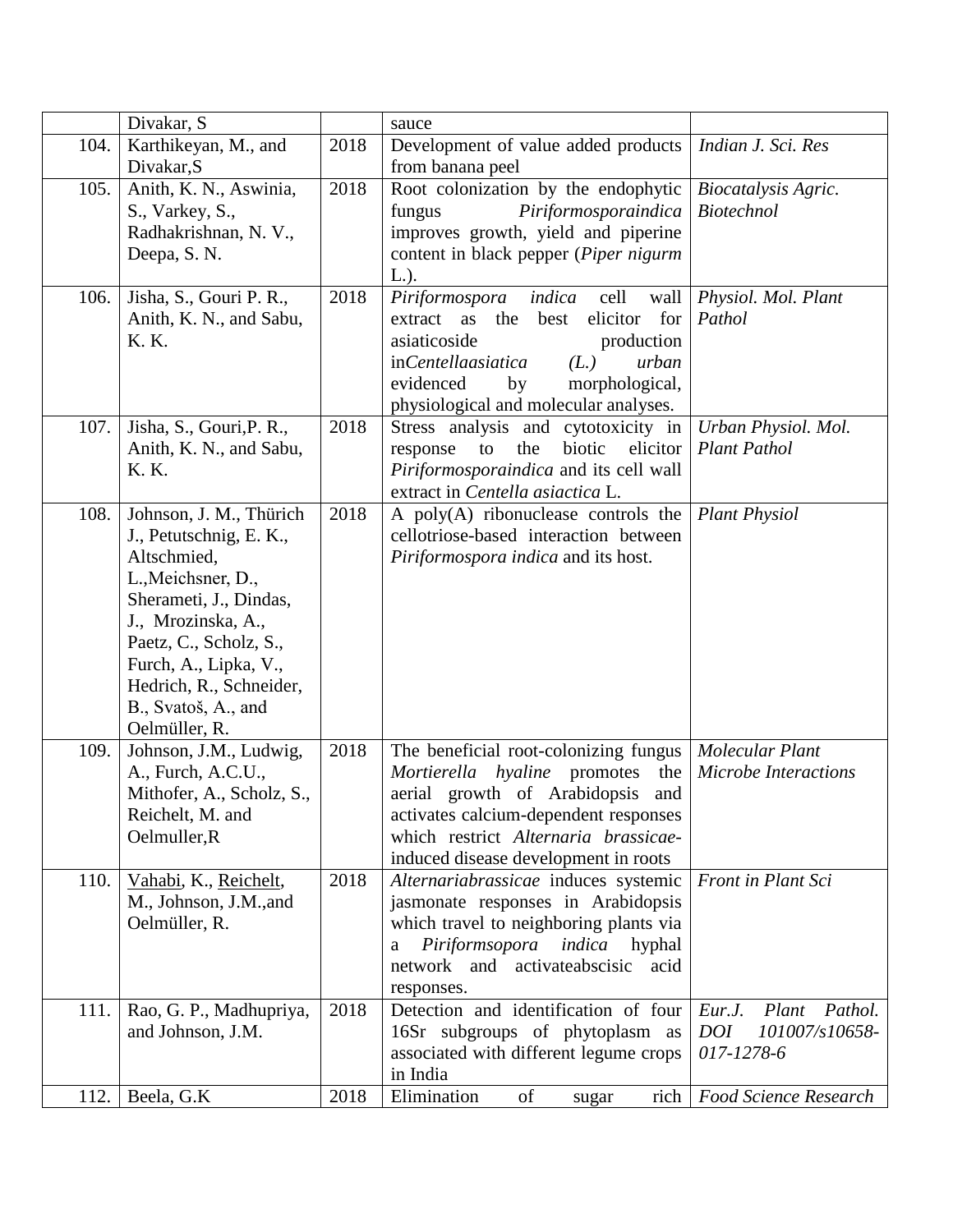|      |                                                                      |      | in<br>children<br>confectioneries<br>with                                                                                                                               | Journal                                                                                         |
|------|----------------------------------------------------------------------|------|-------------------------------------------------------------------------------------------------------------------------------------------------------------------------|-------------------------------------------------------------------------------------------------|
|      |                                                                      |      | <b>ADHD</b> symptamatology                                                                                                                                              |                                                                                                 |
| 113. | Beela, G.K.                                                          | 2018 | Assistive Technology in gardening for<br>children with disability undergoing<br>horticulture Therapy                                                                    | Research Reach journal                                                                          |
| 114. | Anila. H.L and<br>Divakar, S.                                        | 2018 | Functional properties of raw jackfruit<br>based textured vegetable protein                                                                                              | International journal of<br>food science &<br><b>Nutrition</b>                                  |
| 115. | Brinda G B and Susha<br>S. Thara                                     | 2018 | Variability of paddy straw mushroom<br>collections from<br>southern Kerala                                                                                              | J. Trop. Agric                                                                                  |
| 116. | Kiran, G. V. N. S.,<br>Thara, S. S., and Brinda,<br>G. B.            | 2018 | In vitro efficiency of fungicides<br>against<br>Alternaria<br>brassicicola<br>causing<br>Alternaria leaf spot of cabbage.                                               | Int.<br>$J_{\cdot}$<br>Current<br>Microbiol. App. Sci.                                          |
| 117. | Aparna, K. P. and<br>Girija, V. K.                                   | 2018 | Effect of biofumigation with plant<br>extracts on mycelial growth and<br>sclerotial germination of Rhizoctonia<br>solani causing collar rot and web<br>blight of cowpea | Int.J.Curr.Microbiol.Ap<br>$p.$ Sci                                                             |
| 118. | Aparna, K. P. and<br>Girija, V. K                                    | 2018 | Efficacy of plant oils and oil cakes<br>Rhizoctonia<br>against<br>solani<br>kuhn<br>causing collar rot and web blight of<br>cowpea under in vitro conditions            | Int.J. Curr. Microbiol.<br>App. Sci.                                                            |
| 119. | Seeja, G., Sreekumar,<br>S., Biju, C. K., and<br>Arya, K.            | 2018 | in<br>Inbreeding<br>and<br>vitro<br>seed<br>germination in Spathoglottis albida<br>Kraenzl.                                                                             | J. Agric. Vet.Sci.                                                                              |
| 120. | Beena, R., Kumar, V, P.<br>P., Veena, V., and<br>Narayankutty, M, C. | 2018 | Bulked line analysis: a useful tool to<br>identify microsatellite markers linked<br>to drought tolerance in rice                                                        | Ind. J. Pl. Physiol                                                                             |
| 121. | Beena, R., Veena, V.,<br>and Narayankutty, M.<br>C.                  | 2018 | Evaluation of rice genotypes for<br>acquired<br>thermo-tolerance<br>using<br>Temperature<br>Induction<br>Response<br>technique                                          | Oryza                                                                                           |
| 122. | Gayathri, R., Roy, S.,<br>Viji, M. M., Beena, R.<br>and Manju, R.V.  | 2018 | <b>Sterility modulation TGMS</b><br>systems using plant growth regulators<br>for hybrid Rice production                                                                 | Intl. J. Agri. Sci.                                                                             |
| 123. | John, H. Sudheer K. P.,<br>and Mohan, C.                             | 2018 | Effect of Bee Wax Coating and<br>Modified Atmospheric Packaging on<br>Shelf life of Slicing Cucumber, Green<br>Farming                                                  | International Journal of<br><b>Applied Agricultural</b><br>and Horticultural<br><b>Sciences</b> |
| 124. | Menon, J.S.                                                          | 2018 | Crop production profile of garlic in<br>the rain shadow region of Idukkidt.,<br>Kerala                                                                                  | J. Pl. Development<br><b>Science</b>                                                            |
| 125. | Ranasalva, N. and<br>Sudheer, K.P                                    | 2018 | Effect of Pre- treatment on quality<br>parameters of vaccum fried riped                                                                                                 | Journal of Tropical<br>Agriculture                                                              |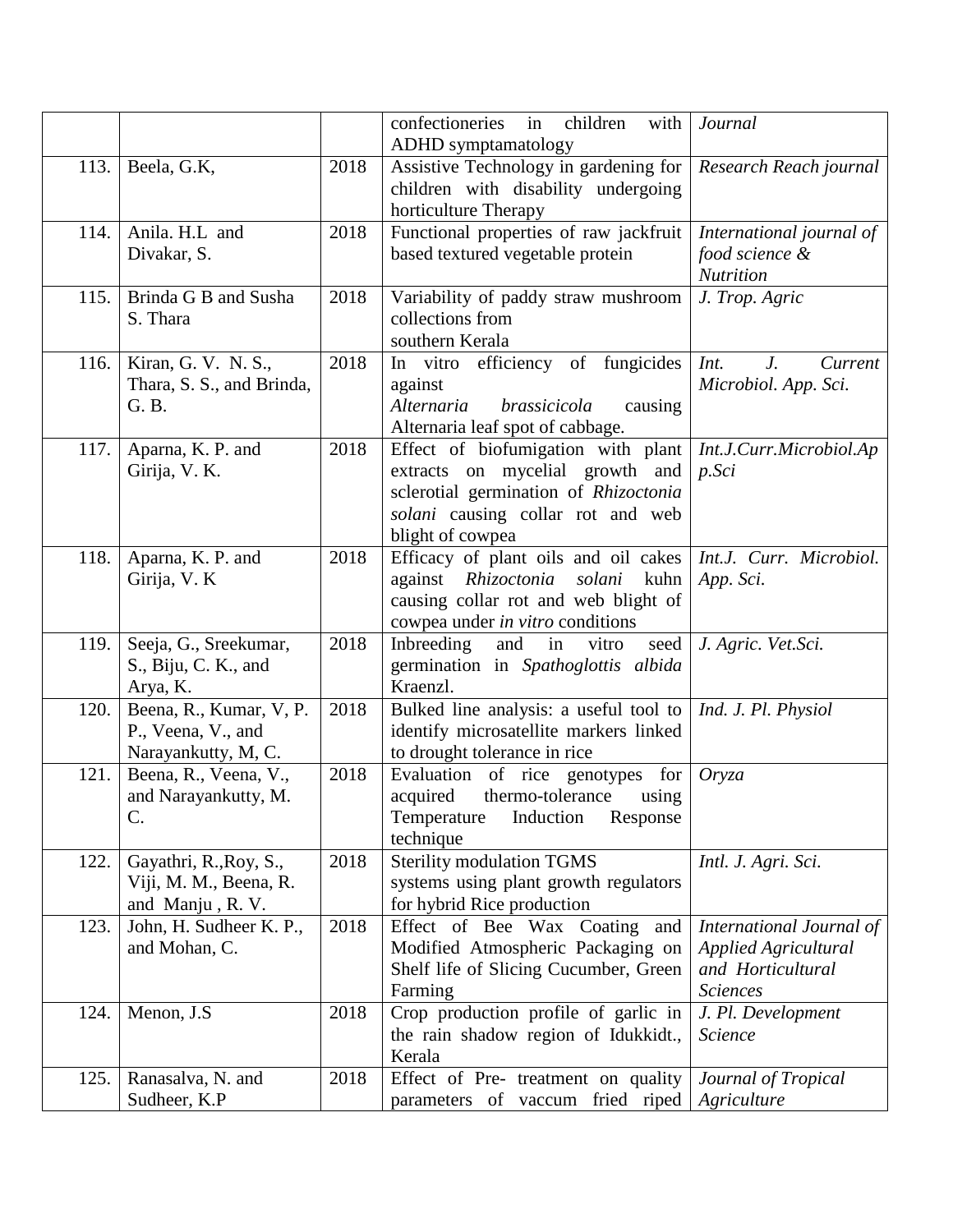|      |                                                                                                                   |      | banana (Nendran chips)                                                                                                                                      |                                                                                 |
|------|-------------------------------------------------------------------------------------------------------------------|------|-------------------------------------------------------------------------------------------------------------------------------------------------------------|---------------------------------------------------------------------------------|
| 126. | Saranya, S. and Sudheer<br>K.P                                                                                    | 2018 | Development of fortified<br>banana<br>pseudostem juice powder utilizing<br>spray drying technology                                                          | Journal of Tropical<br>Agriculture                                              |
| 127. | George, M., Cherian,<br>K.A., Beena, S. and<br>Namitha, P. M.                                                     | 2018 | Symptomatology<br>Molecular<br>and<br>Characterization of Fungi Associated<br>with Sigatoka Leaf Spot Disease of<br>Banana in Kerala, India.                | International journal of<br><b>Current Microbiology</b><br>and Applied Sciences |
| 128. | Sruthi, K and Sujatha,<br>V. S.                                                                                   | 2018 | Evaluation of Piper longum hybrids<br>under different<br>shade levels.                                                                                      | J. Trop. Agric                                                                  |
| 129. | Prakash, A. V., Nair, D.<br>S., Alex, S., Soni, K.<br>B., Viji, M. M. and<br>Reghunath, B. R.                     | 2018 | Calcium alginate encapsulated<br>synthetic seed production in<br>Plumbago rosea L. for germplasm<br>exchange and distribution                               | Physiol.Mol.Biol.<br>Plants.                                                    |
| 130. | Merin, E.G., Sarada, S.<br>and Sreelathakumary, I.                                                                | 2018 | Generation mean analysis for quality<br>characters in<br>yard long bean (Vigna unguiculata<br>subsp. sesquipedalis (L.) Verdcourt).                         | Electronic<br>$J_{\cdot}$<br>Plant<br><b>Breeding</b>                           |
| 131. | Merin, E.G. and Sarada,<br>S                                                                                      | 2018 | Microgreens-<br>nutritious<br>leafy<br>vegetables                                                                                                           | Kerala Karshakan<br>[English e-journal]                                         |
| 132. | Thushara T Chandran &<br>Mini C.                                                                                  | 2018 | Aloe vera gel as a bio preservative for<br>shelf life extension of mature green<br>tomato                                                                   | Int. J. food Sci. Nutr                                                          |
| 133. | Thushara T Chandran &<br>Mini C                                                                                   | 2018 | Aloe vera gel as an edible film for<br>shelf life extension of firm ripe tomato                                                                             | <b>Trends in Biosciences</b>                                                    |
| 134. | Jadhav PR, Soni KB,<br>Sona Charles and<br>Swapna Alex                                                            | 2018 | An in silico phylogenetic analysis<br>and homology modelling of coat<br>protein of banana bract mosaic virus.                                               | Journal of<br>Pharmacognosy and<br>Phytochemistry                               |
| 135. | Nimisha Mathews and<br>K.Krishnakumary                                                                            | 2018 | Yield and yield attributes in ginger<br>somaclones<br>for<br>quality<br>seed<br>production.                                                                 | International, J.<br>Environmental and<br>Agrr. Research                        |
| 136. | Vishnu Maya and Jalaja<br>S Menon                                                                                 | 2018 | Assessment of Landuse pattern of<br>Kanthallur panchayat, Idukki, Kerala                                                                                    | J. Pl. Devpt.Sci.                                                               |
| 137. | Manisha Elza Jacob and<br>N. Mini Raj.                                                                            | 2018 | Variability<br>studies<br>for<br>quality<br>characters in Neikumbalam accessions                                                                            | J. Trop. Agric                                                                  |
| 138. | Thomas, C., Girija, D.,<br>Deepa, K., Salini, S.,<br>Nair, M,<br>Achuthan, C.R.,<br>Menon, K.D. and<br>Babu, T.D. | 2018 | from<br>A<br>parasporin<br><b>Bacillus</b><br>thuringiensis native to<br>Peninsular<br>India induces apoptosis in cancer cells<br>through intrinsic pathway | J. Biosci                                                                       |
| 139. | Sri Vithya, R.,<br>Surendra Gopal, K.,<br>Sujatha, V.S. Durga<br>Dev, i K.M. and Girija,<br>D.                    | 2018 | Abiotic stress tolerant Trichoderma<br>harzianum<br>strain<br>for<br>growth<br>promotion and foot rot management in<br>black pepper                         | Journal of Plantation<br>Crops                                                  |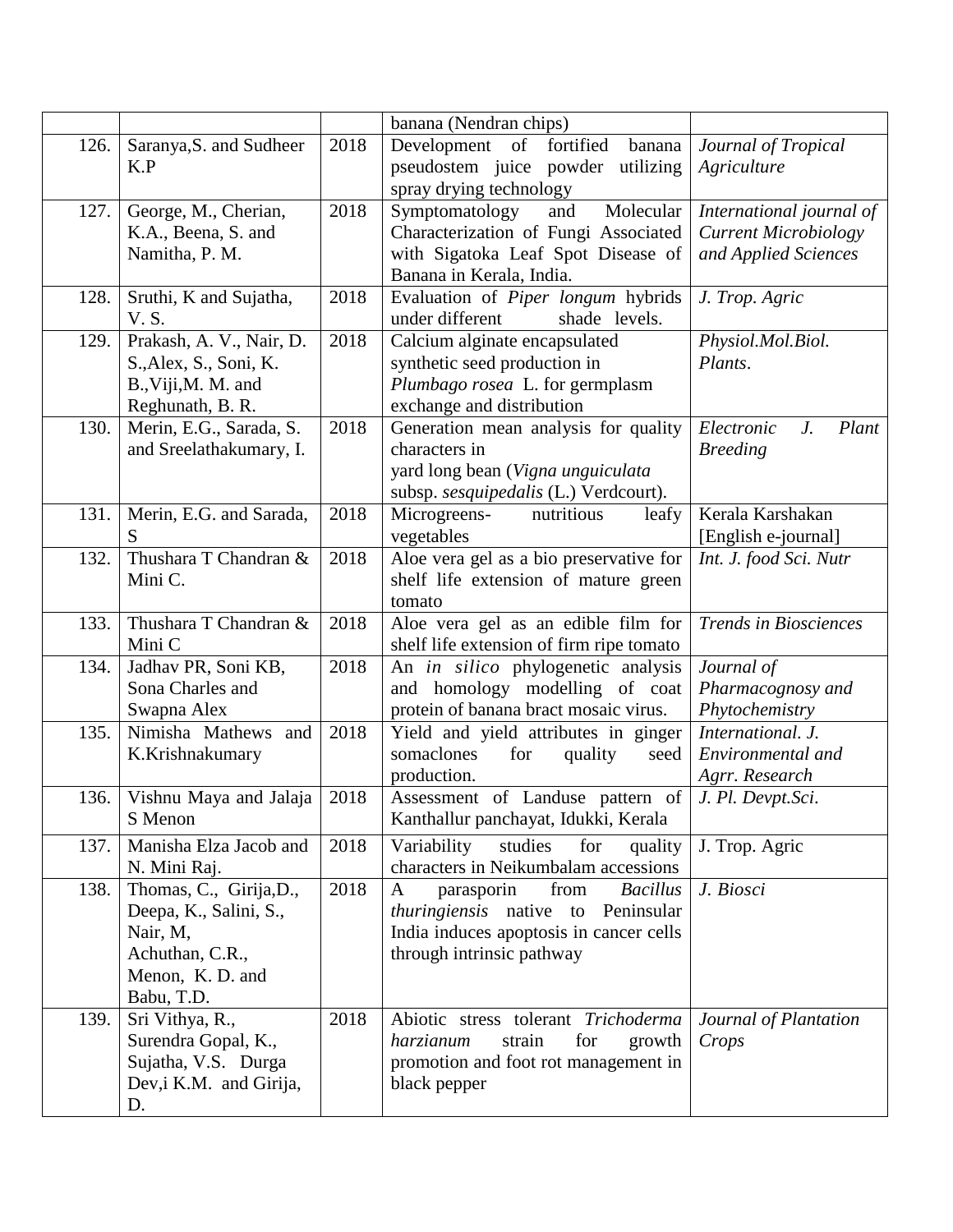| 140. | Surendra Gopal, K                        | 2018 | Liquid Formulation of Azospirillum                                        | Research Journal of                           |
|------|------------------------------------------|------|---------------------------------------------------------------------------|-----------------------------------------------|
|      |                                          |      | Phosphate<br>Solubilizing<br>and<br>sp.                                   | <b>Agricultural Sciences</b>                  |
|      |                                          |      | Bacteria (PSB) performed better than                                      |                                               |
|      |                                          |      | carrier based formulations on the                                         |                                               |
|      |                                          |      | growth of Amaranthus sp. under field<br>conditions                        |                                               |
|      |                                          |      |                                                                           |                                               |
| 141. | Amrutha, P. and                          | 2018 | Fungicides<br>Evaluation<br>of<br>and                                     | International Journal of                      |
|      | Vijayaraghavan, R                        |      | Agents<br>Biocontrol<br>against                                           | <b>Current Microbiology</b>                   |
|      |                                          |      | Neopestalotiopsis clavispora Causing                                      | and Applied Sciences                          |
|      |                                          |      | Leaf Blight of Strawberry (Fragaria x<br>ananassa Duch.)                  |                                               |
| 142. |                                          | 2018 |                                                                           | Int. J. Curr. Microbiol.                      |
|      | Shetty, M.J.,                            |      | Proficiency of post-harvest                                               |                                               |
|      | Geethalekshmi, P.R.,                     |      | treatments in maintaining sensory and                                     | App. Sci                                      |
|      | Mini, C. and Chandran,<br>T.             |      | organoleptic quality attributes of                                        |                                               |
|      |                                          |      | Rambutan (Nephelium lappaceum L.)                                         |                                               |
| 143. | Aparna G.S., Lekshmi                     | 2018 | during ambient storage.<br>Studies on sensory attributes and              | Asian J. Dairy Food                           |
|      | G.P.R., Mini C. and                      |      | microbial analysis of stored osmo                                         | Res                                           |
|      | Chandran T.T                             |      | dehydrated bilimbi (Averroha bilimbi)                                     |                                               |
| 144. | Sonia, N.S., Jessykutty,                 | 2018 | Effects of pre treatments and drying                                      | Int. J.f Processing Post                      |
|      | P.C. and Sreekala, G.S.                  |      | methods on nutrient composition and                                       | harvest Tech.                                 |
|      |                                          |      | sensory quality of milk yam (Ipomoea                                      |                                               |
|      |                                          |      | digitata L.) tuber powder                                                 |                                               |
| 145. | Naveen, L.,                              | 2018 | Nutrient availability from an organic                                     | Adv. Research.                                |
|      | Sudharmaidevi, C.R.,                     |      | fertilizer produced<br>chemical<br>by                                     |                                               |
|      | and Mathew, B.                           |      | decomposition of solid wastes in                                          |                                               |
|      |                                          |      | relation to dry matter production in                                      |                                               |
|      |                                          |      | banana.                                                                   |                                               |
| 146. | Kamal, K. and                            | 2018 | Harnessing of phyto diversity for                                         | J. Indian Sco. Coastal                        |
|      |                                          |      |                                                                           |                                               |
|      | Thampatti, K.C.M.                        |      | decontamination of aquatic pollutant                                      | Agrl. Res.                                    |
|      |                                          |      | in fresh water lake.                                                      |                                               |
| 147. | Jacob.G. and                             | 2018 | Temporal variations in<br>chemical                                        | Int. J. of Agrl. Sci.                         |
|      | Sudharmaidevi C.R.                       |      | properties of soil amended with                                           |                                               |
|      |                                          |      | different types of organics under                                         |                                               |
|      |                                          |      | planted and non planted conditions                                        |                                               |
| 148. | Merin, E.G., Sarada, S.                  | 2018 | Study on pod set and pollen viability                                     | International Journal of                      |
|      | and Gayathri, G.                         |      | in yard long bean (Vigna unguiculata                                      | <b>Agriculture Sciences</b>                   |
|      |                                          |      | subsp. sesquipedalis).                                                    |                                               |
| 149. | Kumar, A.P., Lazarus,                    | 2018 | Resource use efficiency in pepper                                         | Agric. Res. J.                                |
|      | T.P. and Santha, A.M.                    |      | cultivation under changing climate in                                     |                                               |
|      |                                          |      | Kerala.                                                                   |                                               |
| 150. | Kshama., A.V.,                           | 2018 | Performance of Kisan credit card                                          | Int. J. Curr. Res.                            |
|      | Santha, A.M. and                         |      | scheme in India with special reference                                    |                                               |
|      | Lazarus P.T.                             |      | to Kerala.                                                                |                                               |
| 151. | Abhinav, M.C.,<br>Lazarus, P.T., Joseph, | 2018 | A critical study over the constraints<br>faced by Subicsha associated SHG | Int. J. Res in Appl. Sci.<br>& Engng Technol. |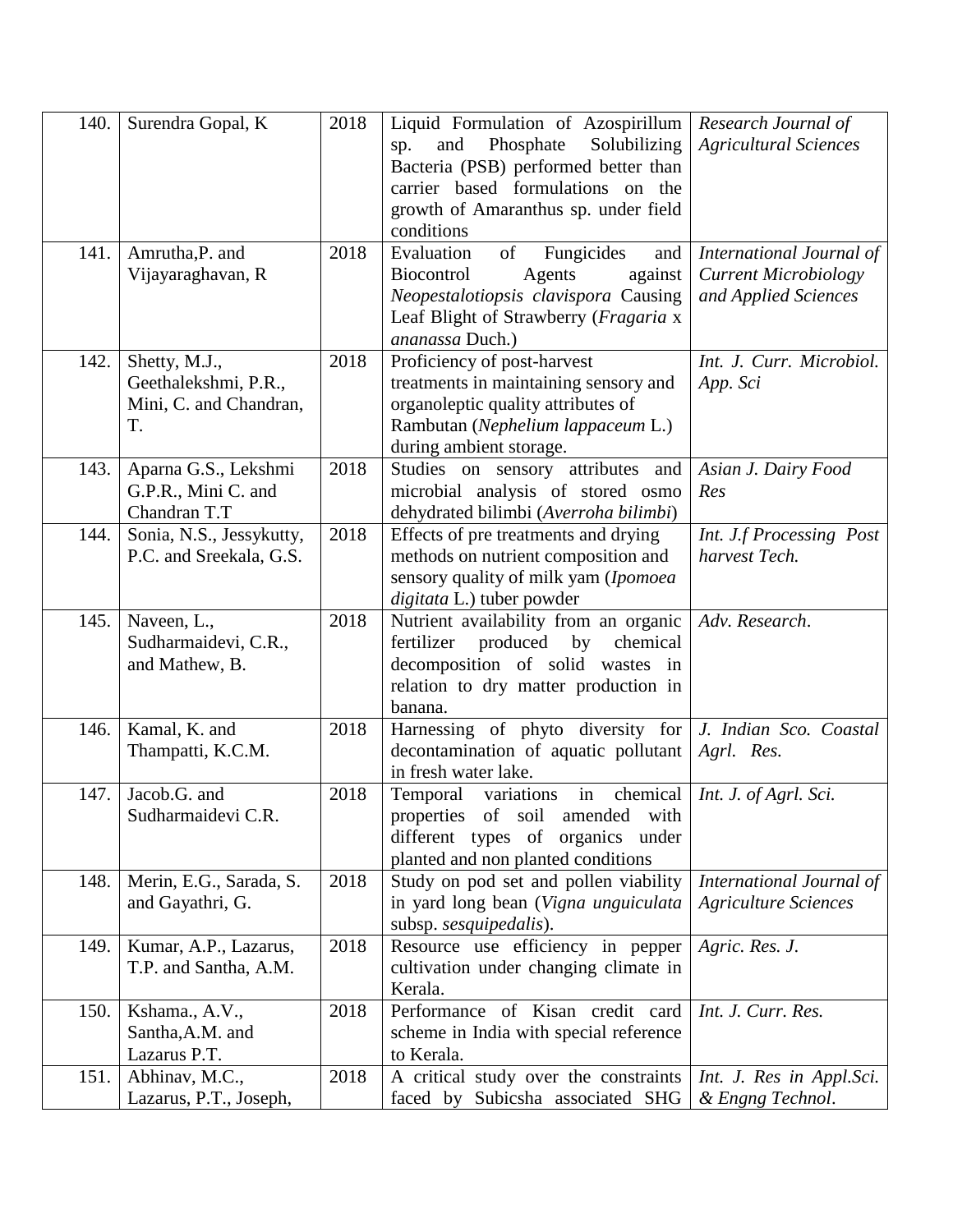|      | B., Ajmal, S., Athulya,,<br>C.K., Suresh, A and<br>Priyanka, V.                                                                                     |      | members in Kozhikode district.                                                                                                                                                                                                                  |                                                                                    |
|------|-----------------------------------------------------------------------------------------------------------------------------------------------------|------|-------------------------------------------------------------------------------------------------------------------------------------------------------------------------------------------------------------------------------------------------|------------------------------------------------------------------------------------|
| 152. | Kshama, A.V., Santha,<br>A.M., Lazarus, P.T. and<br>Brigit Joseph.                                                                                  | 2018 | Socio economic profile of Kisan credit   Int. J. Res Appl. Sci.<br>card holders in Thiruvananthauram<br>district.                                                                                                                               | <b>Engng Technol</b>                                                               |
| 153. | Stephy M A., Santha<br>A.M., Lazarus, P.T. and<br>Joseph. B.                                                                                        | 2018 | An economic analysis of Nendran<br>banana of insured and uninsured<br>farmers<br>banana<br>in<br>Thiruvananthapuram district, Kerala.                                                                                                           | <b>IJRASET</b>                                                                     |
| 154. | Abhinav,,M.C., Lazarus<br>P.T. PriyankaV. and<br>Kshama, A.V.                                                                                       | 2018 | Impact of rainfall on the coconut<br>productivity in Kozhikode<br>and<br>Malappuram districts of Kerala.                                                                                                                                        | Curr. Agri. Res. J                                                                 |
| 155. | Muslim, S., Kumar A.P.<br>and Lazarus, P.T.                                                                                                         | 2018 | Constraints in black pepper (piper<br>nigram L.) production using microbial<br>inoculants in Idukki district of Kerala.                                                                                                                         | Int. J Curr. Res.                                                                  |
| 156. | Prakash, A.V., Deepa S.<br>Nair., Alex, S.                                                                                                          | 2018 | Calcium<br>alginate<br>encapsulated<br>synthetic seed production in<br>Plumbago rosea L. for germplasm<br>exchange and distribution.                                                                                                            | <b>Physiol Mol Biol Plants</b>                                                     |
| 157. | Alex S., Saira A., Deepa<br>S. Nair                                                                                                                 | 2018 | Bioethanol<br>from<br>production<br>watermelon rind by fermentation<br>using Saccharomyces cerevisiae and<br>Zymomonas mobilis.                                                                                                                 | <b>Indian</b><br>Journal<br>of<br>$Biotechnology(16): 1-4$                         |
| 158. | Deepa E., Deepa S.<br>Nair, SwapnaAlex,<br>K.B. Soni and M.M.<br>Viji.                                                                              | 2018 | stimulants on shoot<br>Effect of plant<br>proliferation from nodal segments of<br>Aegle marmelos L. (Corr.). Medicinal<br>Plants                                                                                                                | Int. J. Phytomedicines<br>Related Ind                                              |
| 159. | Anand, Vishnu Prakash,<br>Deeepa S. Nair, Swapna<br>Alex, K.B. Sony, M.M.<br>Viji and B.R.<br>Reghunath.                                            | 2018 | Calcium<br>alginate<br>encapsulated<br>seed<br>production<br>synthetic<br>in<br>Plumbago rosea L. for germplasm<br>exchange and distribution.                                                                                                   | Physiology<br>and<br>Molecular Biology of<br>Plants                                |
| 160. | P.R., Sejian,<br>Archana,<br>V., Ruban, W., Bagath,<br>Krishnan,<br>M.,<br>G,<br>Aleena,<br>J.,<br>Manjunathareddy, G.B.,<br>Beena, V and Bhatta, R | 2018 | assessment of heat<br>Comparative<br>stress induced changes in carcass<br>traits, plasma leptin profile and<br>skeletal muscle myostatin and HSP70<br>gene expression patterns between<br>indigenous Osmanabadi and Salem<br>Black goat breeds. | Meat Science, 141: 66-<br>80 https://doi.org/<br>10.1016/j.meatsci.2018.<br>03.015 |
| 161. | Manjunath S. J.,<br>Lekshmi, G.P.R., Mini,<br>C. and Chandran T. T                                                                                  | 2018 | Proficiency of postharvest treatments<br>maintaining<br>sensory<br>in<br>and<br>organoleptic quality<br>attributes<br>of<br>Rambutan (Nephelium lappaceum L.)<br>during ambient storage                                                         | Int. J. Curr. Microbiol.<br>App. Sci                                               |
| 162. | Manjunath S. J.,                                                                                                                                    | 2018 | Physiological<br>biochemical<br>and                                                                                                                                                                                                             | Environment                                                                        |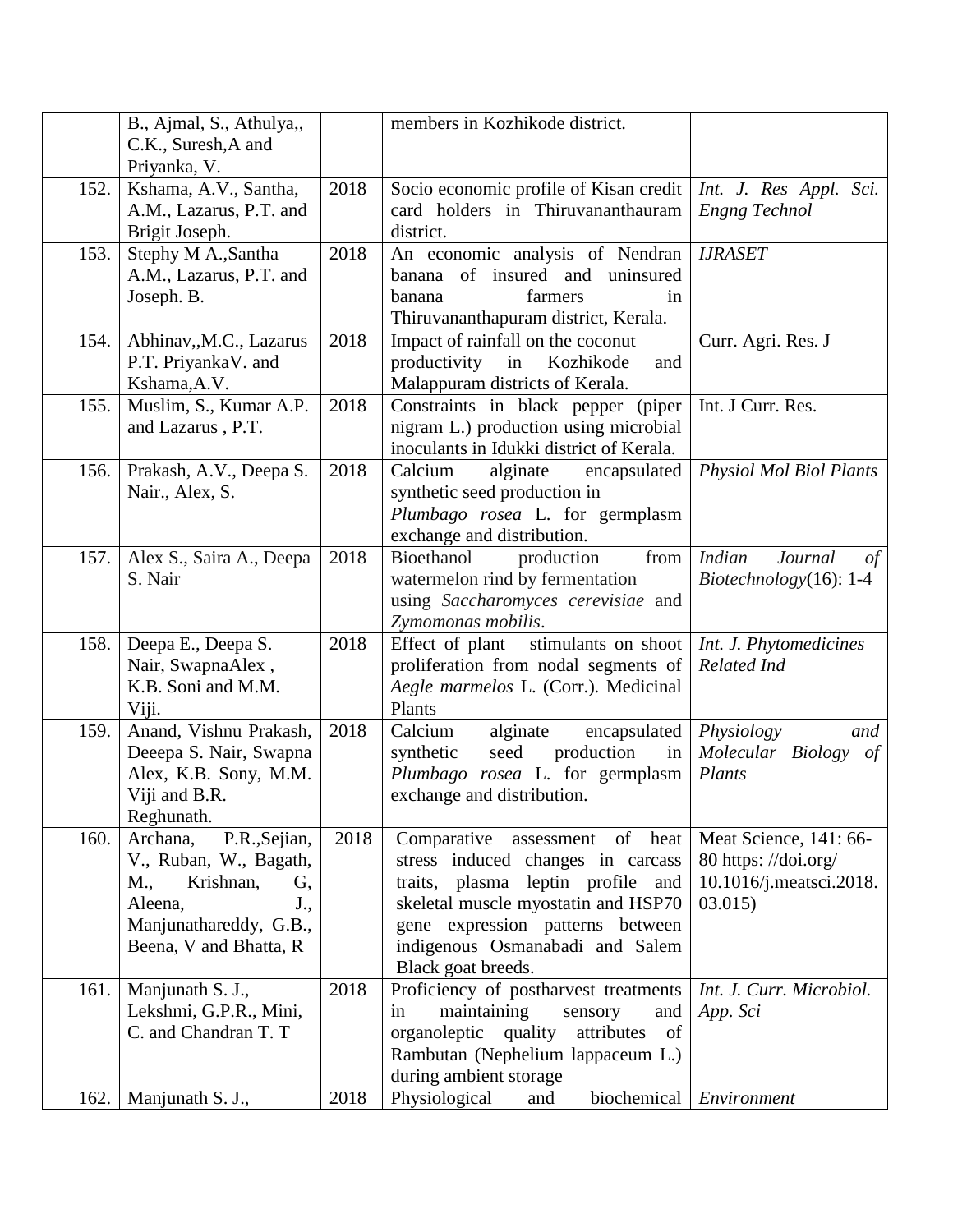|      | Lekshmi, G.P.R., Mini,<br>C., Vijayaraghava, K.,<br>and Beena, R                                                                                                                                                                                       |      | responses of harvested rambutan<br>(Nephelium lappaceum L.) fruits to<br>postharvest<br>dip treatments<br>during<br>storage                                                                               | <b>Conservation Journal</b>                                                                |
|------|--------------------------------------------------------------------------------------------------------------------------------------------------------------------------------------------------------------------------------------------------------|------|-----------------------------------------------------------------------------------------------------------------------------------------------------------------------------------------------------------|--------------------------------------------------------------------------------------------|
| 163. | Pragna, P., Sejian, V.,<br>Bagath, M., Krishnan,<br>Archana,<br>G.,<br>P.R.,<br>Soren, N.M., Beena, V<br>and Bhatta, R.                                                                                                                                | 2018 | Comparative assessment of growth<br>three<br>of<br>different<br>performance<br>indigenous goat breeds exposed to<br>summer heat stress.                                                                   | Journal of Animal<br>Physiology and Animal<br>Nutrition, DOI:<br>10.1111/jpn.12892         |
| 164. | Vandana, G.D., Bagath,<br>Sejian,<br>M.,<br>V.,<br>Krishnan, G., Beena, V<br>and Bhatta, R.                                                                                                                                                            | 2018 | Summer Season Induced Heat Stress<br>Impact on the Expression Patterns of<br>Different Toll-Like Receptor Genes in<br>Malabari Goats.                                                                     | Biological<br>Rhythm<br>Research,<br>https://doi.org/10.1080/<br>09291016.2018.146463<br>8 |
| 165. | Vijayakumar,<br><b>B.</b><br>Narayanapur, B. Suma<br>and J. S. Minimol.                                                                                                                                                                                | 2018 | Self incompatibility: a pollination<br>control; mechanism in plants.                                                                                                                                      | International Journal of<br>Plant Sciences, 13(1).<br>2018. 201-212                        |
| 166. | T.,<br>Pradeepkumar,<br>Minimol, J. S., Deepu<br>Mathew., Veni,<br>K.,<br>$C_{\cdot}$<br>Roch,<br>Varun<br>Chithira, P. G.<br>and<br>Rajeshwary Unni.                                                                                                  | 2018 | Development of CSMS system in<br>ridge gourd (Luffa acutangula (Roxb.)<br>L.) for production of $F_1$ hybrids.                                                                                            | Euphytica, 214: 159.                                                                       |
| 167. | $P_{\cdot}$<br>Sreelakshmi,<br>Mathew, T. B., Raj<br>Kumar, J., and Ambily<br>Paul.                                                                                                                                                                    | 2018 | Synergist induced susceptibility of<br>tobacco caterpillar, Spodoptera litura<br>(Fabricius) from Kerala, India exposed<br>to conventional insecticides.                                                  | Phytoparasitica.<br>$[e -$<br>journal]<br>https://doi.org/10.1007/<br>s12600-018-0641-2    |
| 168. | Johnson J.M., Thürich<br>J., Petutschnig<br>E.K.,<br>Altschmied<br>L.,<br>Meichsner<br>D.,<br>Sherameti J., Dindas J.,<br>Mrozinska A.,<br>Paetz,<br>C., Scholz S., Furch A.,<br>Lipka V., Hedrich R.,<br>Schneider, B., Svatoš A.<br>and Oelmüller R. | 2018 | Cellotriose-induced<br>cytoplasmic<br>calcium elevation is controlled by a<br>poly(A) ribonuclease in Arabidopsis<br>roots.                                                                               | Plant<br>Physiology<br>176:2496-2514.                                                      |
| 169. | Y.<br>S.<br>Ruan,<br>A.<br>Konstantinov, K.<br>D.<br>Prathapan, M. Zhang, S.<br>Jiang $& X.$ Yang.                                                                                                                                                     | 2018 | New contributions to the knowledge<br>of Chinese flea beetle fauna (III):<br>revision of Meishania Chen & Wang<br>with description of five new species<br>(Coleoptera:<br>Chrysomelidae:<br>Galerucinae). | Zootaxa 4403 (1): 186–<br>200.                                                             |
| 170. | A. S. Konstantinov, K.<br>D. Prathapan & F.<br>V.                                                                                                                                                                                                      | 2018 | Hiding in plain sight: leaf beetles<br>(Chrysomelidae:<br>Galerucinae)<br>use                                                                                                                             | Biological Journal of<br>the Linnean Society,                                              |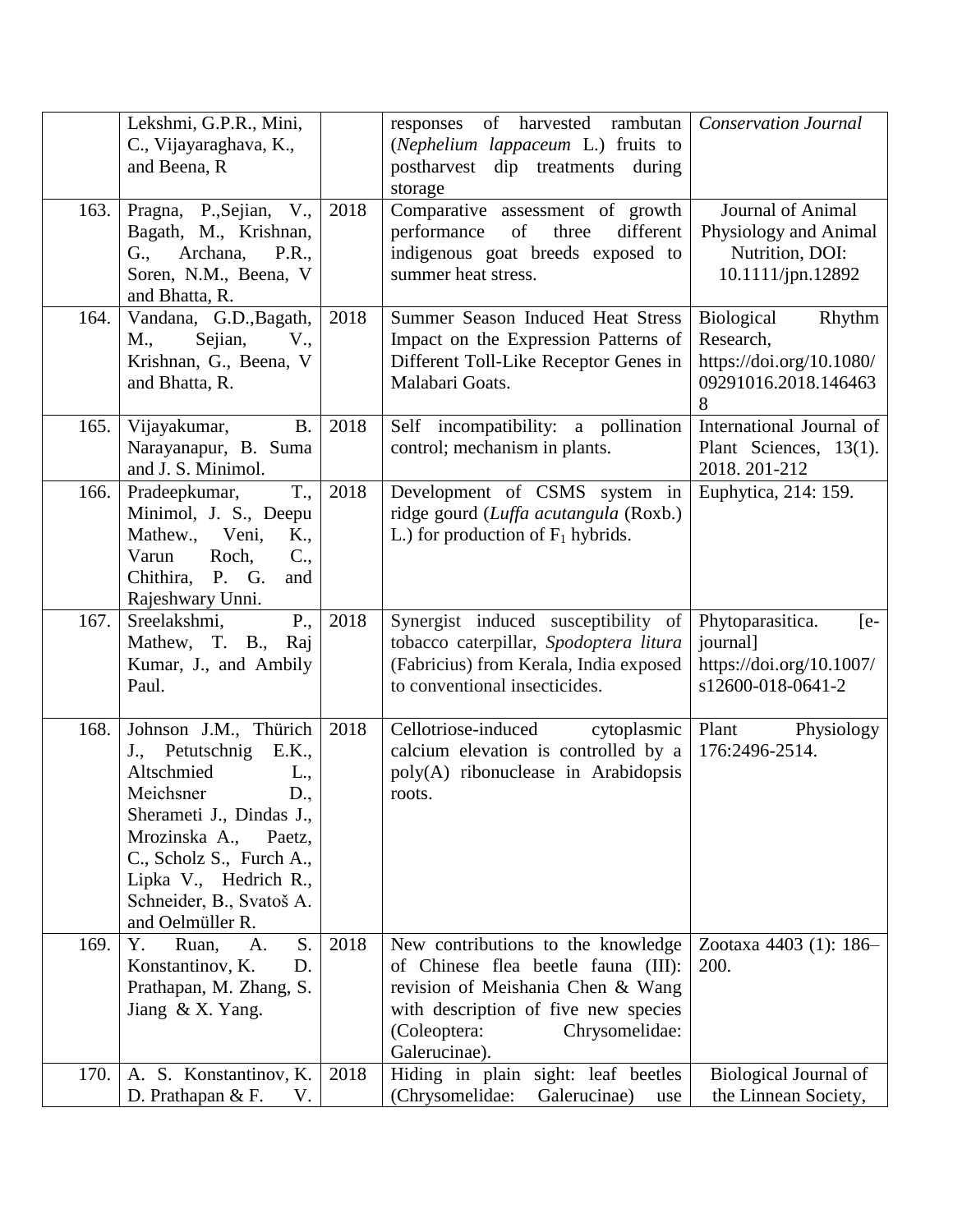|      | Vencl.                                                                                                        |      | feeding damage as a masquerade<br>decoy.                                                                                                                                                                              | 2018, 123, 311-320.                                                                         |
|------|---------------------------------------------------------------------------------------------------------------|------|-----------------------------------------------------------------------------------------------------------------------------------------------------------------------------------------------------------------------|---------------------------------------------------------------------------------------------|
| 171. | Jisha S., Gouri P.R.,<br>Anith, K. N. and Sabu,<br>K.K.                                                       | 2018 | Stress analysis and cytotoxicity in<br>the<br>biotic<br>elicitor<br>response<br>to<br>Piriformospora indica and its cell wall<br>extract in Centella asiactica L.                                                     | Physiological and<br><b>Molecular Plant</b><br>Pathology 103: 8-15                          |
| 172. | Jisha , S. Jisha S., Gouri<br>P.R., Anith, K.N. and<br>Sabu, K.K.                                             | 2018 | Piriformospora indica<br>cell<br>wall<br>for<br>extract as the best elicitor<br>asiaticoside production in Centella<br>asiatica (L.) Urban evidenced by<br>morphological, physiological<br>and<br>molecular analyses. | Physiological and<br><b>Molecular Plant</b><br>Pathology 125: 8-15                          |
| 173. | T.<br>Kunhamu,<br>K.,<br>Aneesh, S., Kumar, M.<br>Jamaludheen,<br>B.,<br>V. Raj,<br>A. K.<br>and<br>Niyas, P. | 2018 | production,<br><b>Biomass</b><br>carbon<br>and<br>nutrient<br>sequestration<br>characteristics of 22- year-old support<br>trees in black pepper (Piper nigrum. L)<br>production systems in Kerala, India.             | Agroforestry<br>Systems.92: 1171-1183                                                       |
| 174. | $C$ .<br>K.,<br>Adarsh,<br>Vidyasagaran, K<br>and<br>Gopakumar, S                                             | 2018 | Phenological pattern of Rhodomyrtus<br>tomentos (Aiton) Hassk. in shola<br>forests of Silent Valley National Park,<br>southern Western Ghats, India                                                                   | Int. J. of Usuf. Mngt.<br>19:86-92.                                                         |
| 175. | C.K.,<br>Adarsh,<br>Vidyasagaran, K. and<br>Ganesh, P.N.                                                      | 2018 | Distribution of polypores along the<br>altitudinal gradients in Silent Valley<br>National Park, Southern Western<br>Ghats, Kerala, India.                                                                             | Current Research<br>in<br>Environmental<br>and<br>Applied<br>Mycology.<br>$8(3)$ : 380-403. |
| 176. | C.K.,<br>Adarsh,<br>Vidyasagaran, K. and<br>Ganesh, P.N.                                                      | 2018 | Diversity and distribution of polypores<br>(basidiomycota: aphyllophorales) in<br>wet evergreen and shola forests of<br>silent valley national park, southern<br>western Ghats, India, with three new<br>records.     | Journal of threatened<br>taxa. (In press).                                                  |
| 177. | C.K.,<br>Adarsh,<br>Vidyasagaran, K. and<br>Gopakumar, S.                                                     | 2018 | Phenological pattern of Rhodomyrtus   Int. J. of Usuf. Mngt.<br>tomentos (Aiton) Hassk. in shola<br>forests of Silent Valley National Park,<br>southern Western Ghats, India.                                         | 19:86-92.                                                                                   |
| 178. | C.K.,<br>Adarsh,<br>Vidyasagaran.<br>K. and<br>Ganesh, P.N.                                                   | 2018 | A checklist of polypores of Kerala<br>state, India.                                                                                                                                                                   | Studies in Fungi. $3(1)$ :<br>$202 - 226.$                                                  |
| 179. | C.K.,<br>Adarsh,<br>Vidyasagaran. K. and S.<br>Gopakumar.                                                     | 2018 | Phenological pattern of Rhodomyrtus<br>tomentosa (Aiton) Hassk. In shoal<br>forests of Silent valley national park,<br>Kerala, Southern Western Ghats, India                                                          | International Journal of<br>Forest<br><b>Usufructs</b><br>Management. 19:86-92              |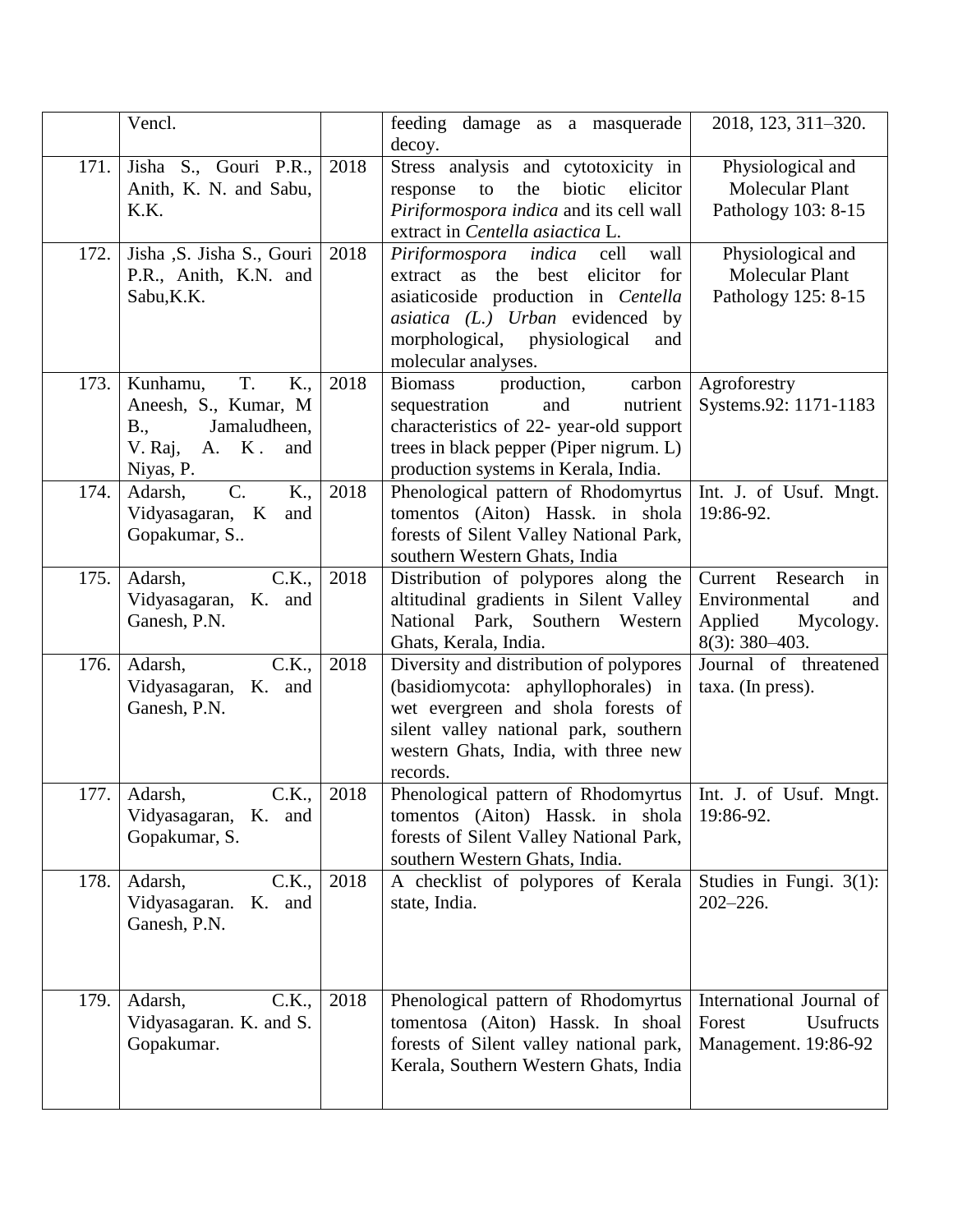| 180. | Anil G, Kishore, N.,<br>Gafoor, N., Ommer, N.<br>and Nameer, P.O.                                                      | 2018 | Observations on the Nilgiri Marten Journal of Threatened<br>Gwatkinsii<br>(Mammalia:<br>Martes<br>Mustelidae)<br>from<br>Carnivora:<br>Pampadum Shola National Park, the<br>Southern Western Ghats, India. | Taxa, 10 (1): 11226-<br>11230.                                                                                                                |
|------|------------------------------------------------------------------------------------------------------------------------|------|------------------------------------------------------------------------------------------------------------------------------------------------------------------------------------------------------------|-----------------------------------------------------------------------------------------------------------------------------------------------|
| 181. | Anoop, E., Jeeshma, V.<br>J., Dhamodaran,<br>T.,<br>Vidyasagaran,<br>K.,<br>Lukose, S., & Scaria, F.                   | 2018 | Treatment of coconut palm wood<br>using inorganic preservatives.                                                                                                                                           | Entomon, $43(4)$ , $263-$<br>270                                                                                                              |
| 182. | Jamba, N. and Kumar,<br>B.M.                                                                                           | 2018 | Medicinal plants in the broad-leaf<br>mixed coniferous forest of Tshothang<br>Chiwog, Bhutan: Floristic attributes,<br>vegetation structure, ethnobotany and<br>socioeconomic aspects.                     | Frontiers<br>in<br>environmental science<br>5:96. Switzerland. doi:<br>10.3389/fenvs.2017.00<br>096                                           |
| 183. | Jayakumar, A.M.<br>and<br>Nameer, P.O.                                                                                 | 2018 | Species composition and abundance<br>of reptiles in selected<br>estimates<br>agroecosystems in southern Western<br>Ghats, India.                                                                           | Journal of Threatened<br>Taxa, $10(10)$ : $12328-$<br>12336;<br>https://doi.org/10.11609<br>/jott.3652.10.10.12328-<br>12336                  |
| 184. | Jeeshma, V.J., Anoop,<br>Dhamodaran,<br>E.V.,<br>T.K., Vidyasagaran, K.,<br>Kunhamu, T.K.<br>and<br>Gopakumar. S.      | 2018 | Diffusion treatment of coconut palm<br>wood using organic preservatives.                                                                                                                                   | Journal<br>of Tropical<br>Agriculture, 56 (1): 69-<br>72.                                                                                     |
| 185. | S <sub>1</sub><br>Jiss K Varkey,<br>Gopakumar,<br>K.<br>Vidyasagaran,<br>Joy<br>Mathew<br>and A. V.<br>Santhosh Kumar. | 2018 | Forest laws, for whom, by whom? A<br>concept mapping study of the<br>Ecologically Fragile Land Acts, 2003<br>in Wayanad, Kerala, India.                                                                    | Current Science<br>115<br>$(8):1459-146.$                                                                                                     |
| 186. | $J_{\cdot}$<br>Raj,<br>A.K.,<br>$\rm{Joy},$<br>Kunhamu, T.K and V.<br>Jamaludheen.                                     | 2018 | Forage yield and nutritive quality of<br>three-years-old calliandra (Calliandra<br>calothyrsus Meissn.) under different<br>management<br>options<br>in<br>coconut<br>plantations of Kerala, India.         | Indian<br>J.<br>of<br>Agroforestry. 20 $(1)$ :<br>$11 - 15$                                                                                   |
| 187. | Kumar, B.M. and Jose,<br>S.                                                                                            | 2018 | Phenotypic plasticity of roots in mixed<br>tree species agroforestry systems:<br>review with examples from peninsular<br>India                                                                             | Agroforestry<br>systems, 92:pp: 59-<br>69.Springer,<br>The<br>Netherlands.<br>Impact<br>Factor<br>1.17.<br>doi:10.1007/s10457-<br>016-0012-2. |
| 188. | Kumar, V., Kunhamu,                                                                                                    | 2018 | Root distribution pattern of young                                                                                                                                                                         | of<br>Indian<br>Journal                                                                                                                       |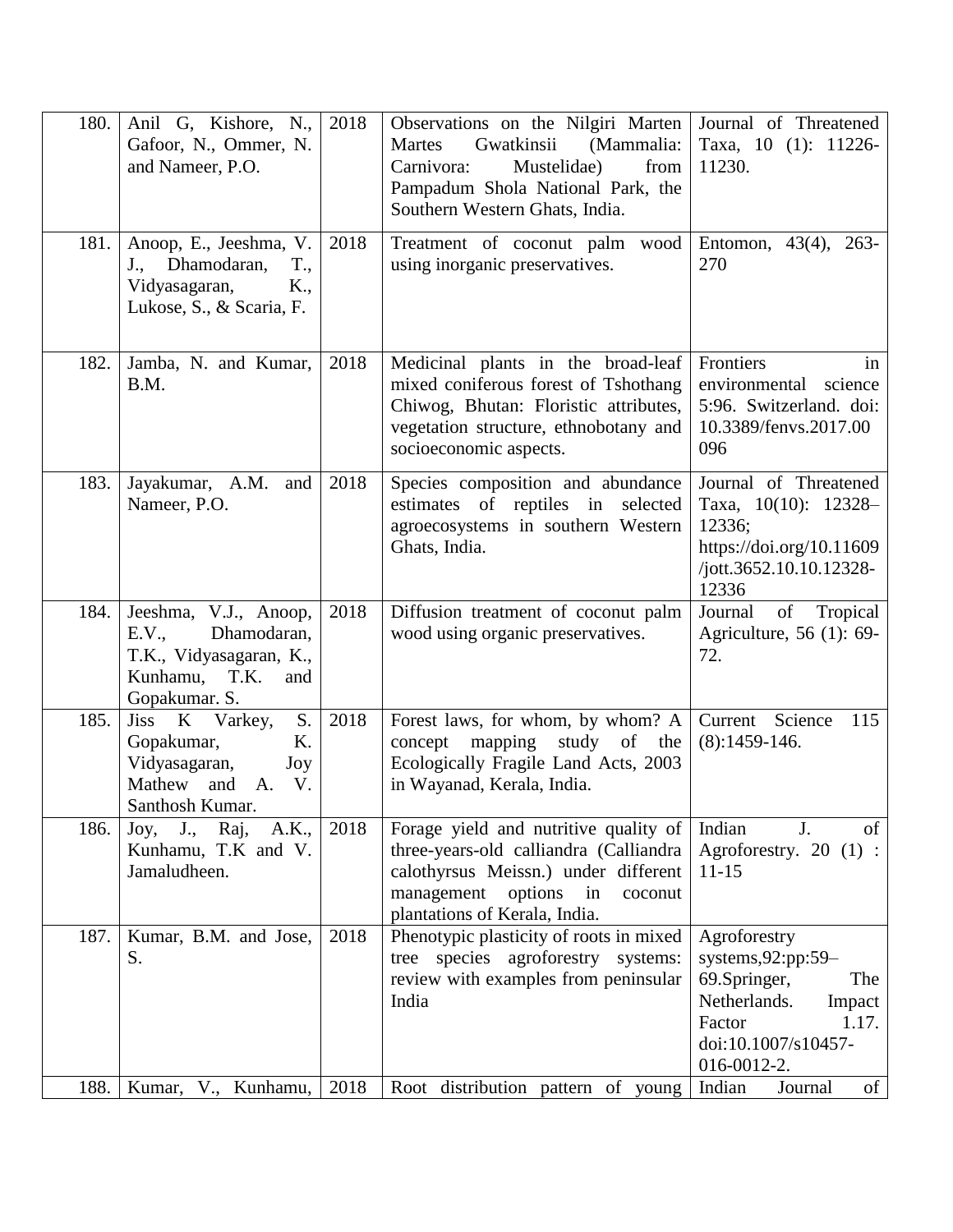|      | T.K., Jamaludheen, V.,<br>Santhoshkumar,<br>A.V.<br>and Raj, A.K.                           |      | Swietenia macrophylla King. stands in<br>central Kerala, India.                                                                                                                                           | Agroforestry, $20$ (2): 9-<br>14.                                                                                                |
|------|---------------------------------------------------------------------------------------------|------|-----------------------------------------------------------------------------------------------------------------------------------------------------------------------------------------------------------|----------------------------------------------------------------------------------------------------------------------------------|
| 189. | Menon, A., Das A.A.<br>and Nameer, P.O.                                                     | 2018 | Eastern Bent-wing Bat: A new record<br>of Miniopterus fuliginosus (Hodgson,<br>1835) from<br>Wayanad Wildlife<br>Sanctuary, Western Ghats, India.                                                         | Mammal<br>Small<br>Mail<br>#420. In: Zoo's Print<br>$33(10): 15-19.$                                                             |
| 190. | S.S.<br>Ramanan,<br>and<br>Kunhamu, T.K.                                                    | 2018 | Non-Inverse J - shaped population<br>distribution                                                                                                                                                         | Peculiarity<br>of<br>Red<br><b>Sanders</b><br>forests<br>(Response $\&$<br>Reply).<br>Vol. $10$ (2):<br>$11356-$<br>11357        |
| 191. | K.A.,<br>Sagaran,<br>Raj,<br>A.K., Kunhamu, T.K.,<br>Thomas, C.G and A.V.<br>Santhoshkumar. | 2018 | Management of calliandra (Calliandra)<br>Meissn.)<br>calothyrsus<br>in<br>coconut<br>plantation for boosting forage yield<br>and nutritive value.                                                         | Range<br>Mgmt.<br>and<br>Agroforestry. 39<br>$(1)$ :<br>$65 - 71.$                                                               |
| 192. | Sanghamithra, D. and<br>Nameer, P.O.                                                        | 2018 | Small carnivores of Silent Valley<br>National Park, Kerala, India.                                                                                                                                        | Journal of Threatened<br>$10(8):12091-$<br>Taxa.<br>12097;<br>http://doi.org/10.11609/<br>jott.2992.10.8.12091-<br>12097         |
| 193. | Sreekumar,<br>E.R<br>and<br>Nameer, P.O.                                                    | 2018 | Small carnivores of Wayanad Wildlife<br>Sanctuary, The Southern Western<br>Ghats, India.                                                                                                                  | Journal of Threatened<br>Taxa,. 10 (1): 11218-<br>11225                                                                          |
| 194. | E.R.,<br>Sreekumar,<br>Nikhil, S., Ajay K.G.<br>and Nameer, P.O.                            | 2018 | Diversity and endemism of butterflies<br>of montane forests of Eravikulam<br>National Park in the Western Ghats,<br>India.                                                                                | Journal of Threatened<br>$10(9)$ :<br>$12235-$<br>Taxa,<br>12246;<br>https://doi.org/10.11609<br>/jott.4201.10.9.12235-<br>12246 |
| 195. | M.S<br>Syamili,<br>and<br>Nameer, P.O.                                                      | 2018 | The amphibian diversity of selected<br>agroecosystems<br>southern<br>in<br>the<br>Western Ghats, India.                                                                                                   | Journal of Threatened<br>Taxa, 10(8): 12027-<br>12034;<br>http://doi.org/10.11609/<br>jott.3653.10.8.12027-<br>12034             |
| 196. | K.<br>Thomas,<br>and<br>Nameer, P.O.                                                        | 2018 | population status of the<br>Alarming<br>Giant<br>Grizzled<br>Squirrel<br>Ratufa<br>(Mammalia:<br>Rodentia:<br>macroura<br>Chinnar<br>Wildlife<br>Sciuridae)<br>in<br>Sanctuary, the Western Ghats, India. | Journal of Threatened<br>Taxa, $10(10)$ : $12350-$<br>12356;<br>https://doi.org/10.11609<br>/jott.3536.10.10.12350-<br>12356     |
| 197. | K.,<br>Thomas,<br>Vinodkumar,<br>D.K.,<br>John, J.M., Shaji M. and                          | 2018 | A report on the possible interbreeding<br>between<br>Grizzled<br>Giant<br>Squirrel<br>Ratufa macroura and Indian Giant                                                                                    | Journal of Threatened<br>Taxa,<br>$13024 -$<br>$(15)$ :<br>13028;                                                                |